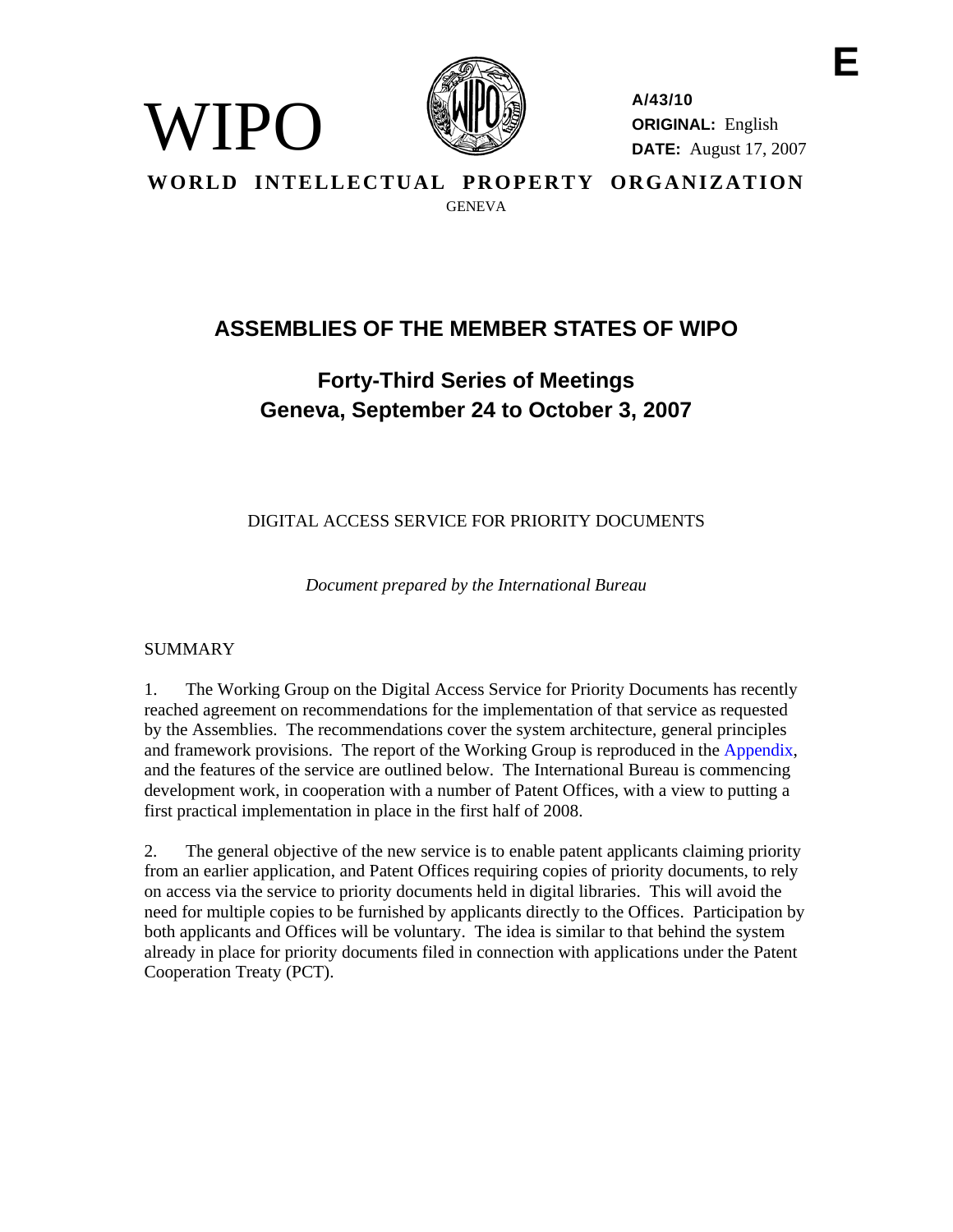# BACKGROUND

3. The establishment of the digital access service for priority documents was approved in 2006 by the Paris Union Assembly, the PLT Assembly and the PCT Union Assembly<sup>1</sup>. The Assemblies' decision was taken in the light of an Agreed Statement by the Diplomatic Conference for the Adoption of the Patent Law Treaty in which WIPO was urged to expedite the creation of a digital library system for priority documents. In their decision, the Assemblies (document A/42/14, paragraph 220):

 "(a) approved the convening in early 2007 of an *ad hoc* Working Group to consider matters associated with the establishment of a digital access service for priority documents to be administered by the International Bureau;

 "(b) directed the International Bureau to establish framework provisions and appropriate procedures, according to the recommendations from the Working Group, for administering the digital service;

 "(c) directed the International Bureau to implement the digital access service in accordance with the established framework provisions and procedures;

 "(d) requested the International Bureau to report to them in September 2007 on the results of the *ad hoc* Working Group and on any implementation of the service that may have commenced."

4. The Working Group of the Digital Access Service for Priority Documents was convened accordingly, holding its 1st session in February 2007 and  $2nd$  session in July 2007<sup>2</sup>.

# RECOMMENDATIONS OF WORKING GROUP

5. At its 2nd session, the Working Group agreed on recommendations on the basis of which the International Bureau is now proceeding towards implementation of the new service. The report of the 2nd session (document WIPO/DAS/PD/WG/2/4) is reproduced in the Appendix to the present document. The Working Group's recommendations, extracted from the report, are as follows:

"23. The Working Group recommended the use of a system architecture for implementation of the digital access service for priority documents based on a managed access list system, as summarized in Annex I [of the Working Group's report]."

"26. The Working Group recommended that initial development work should focus on the use of TDA and PCT communication services as described in paragraph 18 of document WIPO/DAS/PD/WG/2/2."

 $\frac{1}{1}$  The Assembly of the Paris Union for the Protection of Industrial Property (Paris Union Assembly), the Patent Law Treaty (PLT) Assembly and the International Patent Cooperation Union (PCT Union) Assembly were meeting in the context of the 42nd series of meetings of the Assemblies of the Member States of WIPO held in Geneva from September 25 to October 3, 2006.

See WIPO's website at www.wipo.int/pdocaccess for information concerning the Working Group, including meeting documents and the priority documents electronic forum.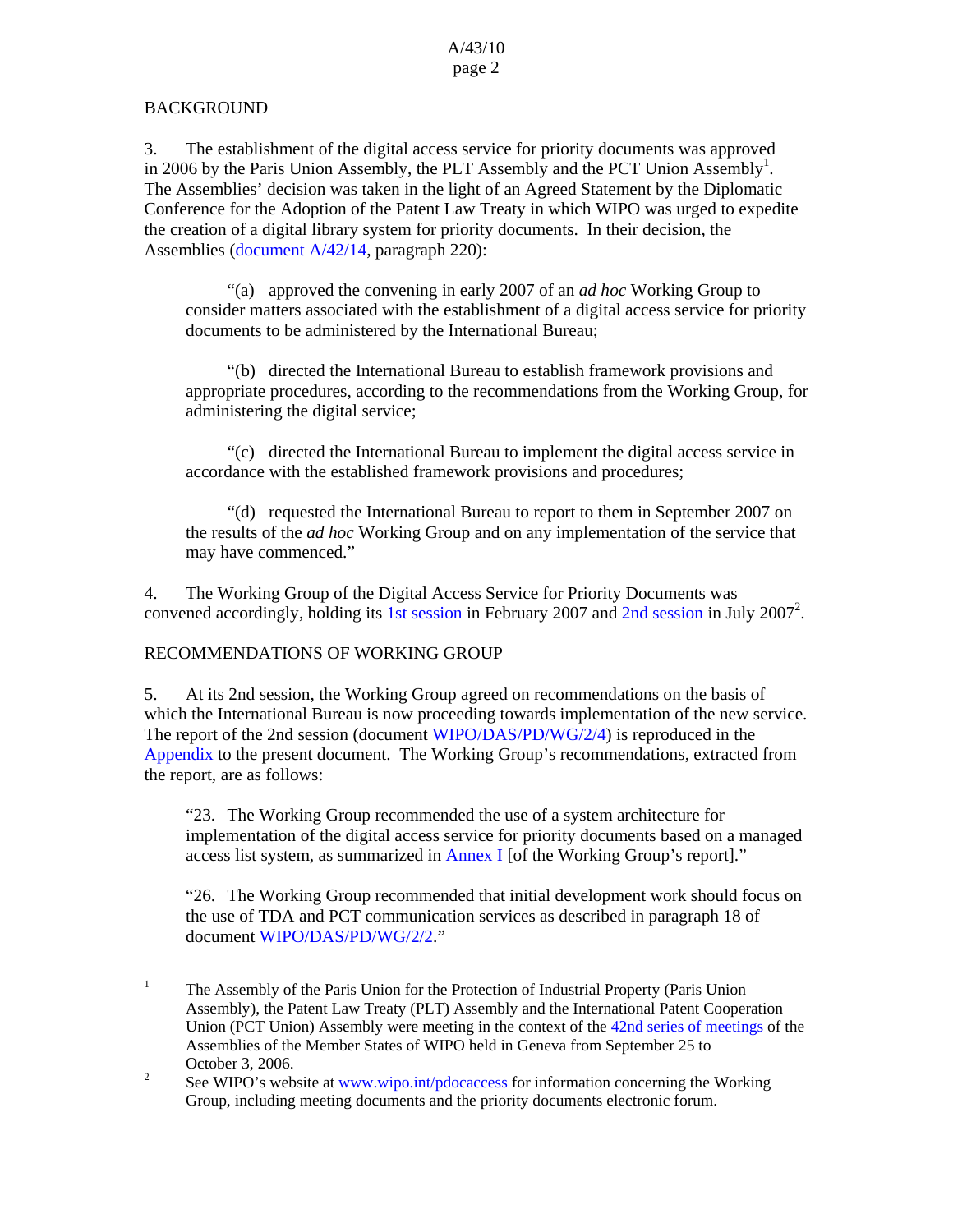"35. The Working Group recommended the general principles for implementation of the digital access service for priority documents as set out in Annex II [of the Working Group's report]."

"38. The Working Group recommended that the International Bureau establish framework provisions as set out in Annex III [of the Working Group's report], together with the explanatory notes supplementing those provisions, subject to possible further drafting changes, including those mentioned in paragraph 43 [of the Working Group's report], to be made by the Secretariat after consultation with participants in the Working Group via the priority documents electronic forum."

6. Other substantive matters relating to the new service which were the subject of discussion are also set out in the Working Group's report, including paragraphs 24 and 25 thereof setting out the Working Group's conclusions as to how certain technical considerations should be dealt with under the new system, including the handling of corrections of priority documents.

# SYSTEM ARCHITECTURE, GENERAL PRINCIPLES AND FRAMEWORK PROVISIONS

7. The new service is to be implemented by the International Bureau, as directed by the Assemblies, on the basis of the system architecture, general principles and framework provisions that were recommended by the Working Group and are set out in Annexes I, II and III, respectively, of the Working Group's report (reproduced in the Appendix to this document). The Annexes are complementary and interrelated rather than independent. Certain key features are highlighted in the following paragraphs for convenience, but the Annexes themselves should be consulted for further details.

# *Key features*

8. The *system architecture* (Annex I) emphasizes the *network model* shown in the conceptual diagram appearing in Annex II (Appendix, page 13). The systems to be developed will *leverage existing systems*, particularly the PCT Electronic Document Interchange (PCT-EDI) system<sup>3</sup> and the Trilateral Document Access Priority Document eXchange  $(TDA-PDX)$  system<sup>4</sup>. The service will offer a gateway (via WIPO's PatentScope website) to *digital libraries* maintained by Patent Offices as well as by the International Bureau. Digital libraries will need to meet *established criteria*. The *confidentiality* of priority documents that are not publicly available will be ensured by means of *access control lists* held on WIPO's website, *managed by the applicant* using a code, as illustrated in Figure 1 and explained in more detail in Annex I (Appendix, pages 9 and 10), and the use of *secure channels* for communications between the International Bureau and Patent Offices. Three *alternative entry routes*, outlined in Figures 2 to 4 in Annex I (Appendix, pages 11 and 12), are envisaged by

<sup>&</sup>lt;sup>2</sup><br>3 The PCT-EDI system is used for exchange of documents relating to PCT applications between the International Bureau and a considerable number of Patent Offices.<br>
<sup>4</sup> The TDA PDV system was developed by the Japan Patent Office, the

The TDA-PDX system was developed by the Japan Patent Office, the United States Patent and Trademark Office and the European Patent Office in the course of their trilateral cooperation (the "Trilateral Offices") to enable exchange of priority documents among those Offices.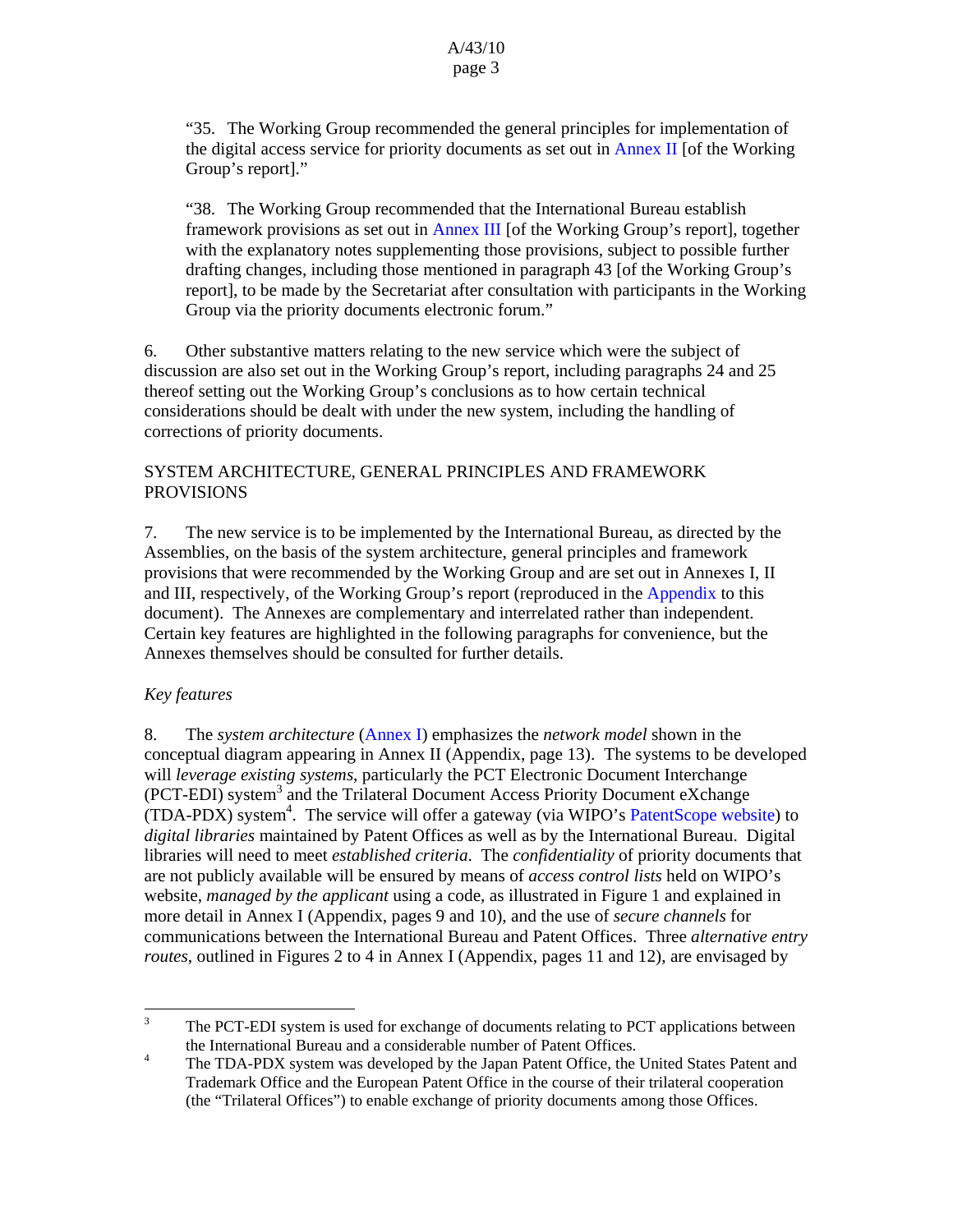which priority documents will be made available to the service and applicants will establish access control lists.

9. The *general principles* (Annex II) emphasize the importance of meeting the *business needs* of applicants, enabling them to meet priority document requirements of Patent Offices without having to physically obtain and submit certified copies with each of them, and of Offices, whose participation will be voluntary and which may also obtain priority documents under alternative arrangements. The new systems will rely on the *network model* mentioned in paragraph 8 of the present document, and be *non-duplicative* of priority document holdings. Systems will need to be *inter-operable*, enabling access to a variety of digital libraries and *flexible* as to packaging channels and document format. The system will rely on *secure data transmissions* and respect *confidentiality* of priority documents (see also paragraph 8 of the present document). The future extension of the service to cover *translations of priority documents* and possibly other kinds of documents is contemplated. The system needs to be *efficient* in relation to *avoiding duplication* of work and document holdings, be capable of *improved technical capacity* as the volume of use increases, and be *transparent* in its provision of information about document holdings and Office participation and requirements. The International Bureau will provide technical assistance and capacity building to *developing countries* to facilitate their participation in the system. As to *charges*, the general principles provide that the International Bureau will not charge a fee for use of the service.

10. The *framework provisions* (Annex III) deal with a number of matters necessary for implementation of the service such that applicants and Patent Offices will be able to rely on it with a high degree of confidence. While the full text should be consulted for details, some important features are summarized in the following subparagraphs:

 (a) The provisions provide for the *deposit* of priority documents, and *recognition* of accessible priority documents, which are treated as though they had been furnished by the applicant. However, the applicant will remain, subject to certain protection (see subparagraph (e), below), ultimately responsible for furnishing a priority document if it is not in fact available via the service.

 (b) Participating *digital libraries* must meet *criteria* to be established under the provisions.

 (c) Participation by depositing and accessing Patent Offices will be *voluntary*. The *implementation* of the provisions is expressly *a matter for national law*; they do not constitute a legally binding instrument.

 (d) The necessary *legal certainty* for applicants and Offices is ensured by a system under which: (i) Offices wishing to participate will do so by *informing* the International Bureau that they apply the framework provisions; (ii) the International Bureau will *publish* that and other relevant information on the WIPO website; (iii) access by any Office will need to be *authorized by the applicant*, for which purpose operating procedures and technical requirements will implement the *managed access control list* approach mentioned in paragraph 8 of the present document.

 (e) A *certificate* by the International Bureau that a priority document is available via the service will be accepted by Offices as, in effect, *prima facie proof of availability*, but if the document turns out not to be available in practice, the *applicant must rectify* the situation or incur the consequences provided under the law applicable in the Office concerned;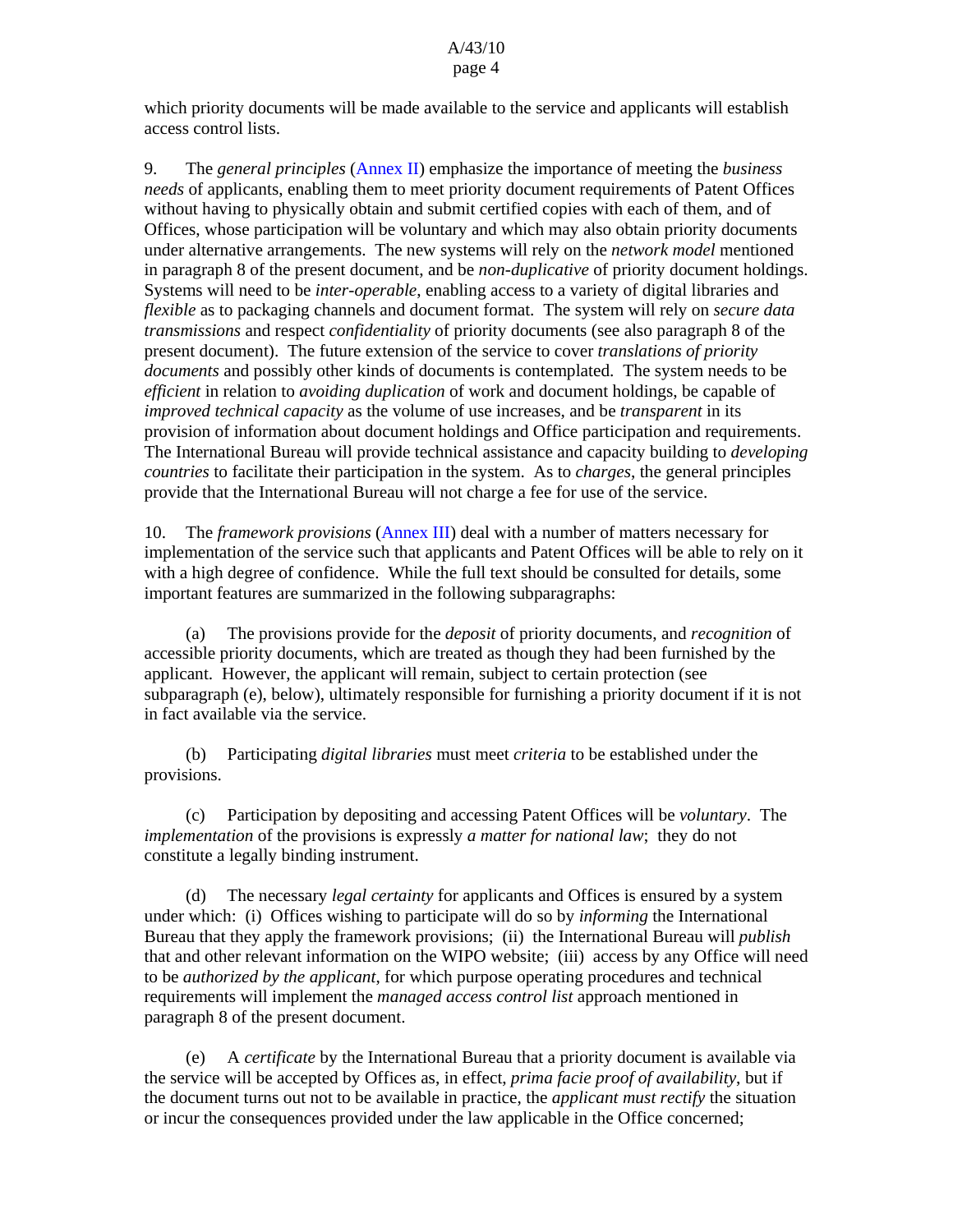(f) *Possible extensions of the service:* The possible extension of the service to provide for access to *translations of priority documents* and for *public access* to publicly available priority documents will be studied as possible future enhancements of the service. The possible introduction of *accounts for applicants* in managing their access control lists will also be investigated.

 (g) *Administration; Consultative Group:* The new service will be administered and coordinated by the International Bureau, subject to consultation with a Consultative Group on matters of more general importance. Membership of the Consultative Group will be open to all national and regional Patent Offices bound by the provisions of the Paris Convention that wish to join the Group. The Group will normally operate through correspondence and by use of an electronic forum

 (h) *Commencement:* The framework provisions will *come into formal effect* when they are established by the International Bureau, which will take place as soon as possible after the finalization of certain drafting matters (paragraph 11 of the present document). The Consultative Group will come into being from that date, and the International Bureau will at that stage designate a core of startup digital libraries<sup>5</sup>. The service will not commence *practical operations*, in terms of deposit of and access to priority documents, until a future date to be fixed by the International Bureau after consultation with the Consultative Group. Commencement of practical operations will of course depend on the necessary systems being in place in the International Bureau and in the startup digital libraries.

11. *Further drafting changes:* As explained in paragraphs 38 and 42 to 44 of the Working Group's report, the text of the framework provisions is subject to possible changes before the provisions are established. Apart from minor drafting changes, substantive changes may be needed, in particular, to paragraphs 14 and 15 of the provisions, which raise important questions concerning their compatibility with the law presently applicable in certain Patent Offices, namely, those of Japan, Sweden and the United States of America. Further study and discussion of the issues involved is required by the Secretariat and the Offices concerned. Depending on the results of that further consideration, some redrafting may be necessary, possibly with the addition of a transitional reservation provision, in which case proposals will be posted on the priority documents electronic forum for consultation before the framework provisions are established by the International Bureau.

### *Other matters*

12. Certain other matters that the Assemblies may wish to note are summarized in the following paragraphs.

13. *Participation by small Offices; Technical assistance to developing countries:* Small Offices that wish to participate in the system will be able to do so. The International Bureau will provide technical assistance and adequate capacity building to developing countries, in particular least developed countries, based on discussion of their individual needs, to facilitate their participation in the system. The International Bureau will place in its digital library

 5 The digital libraries which it is envisaged will be designated when the framework provisions are first established are those of the Patent Offices of China, Japan, the Republic of Korea and the United States of America, and the European Patent Office.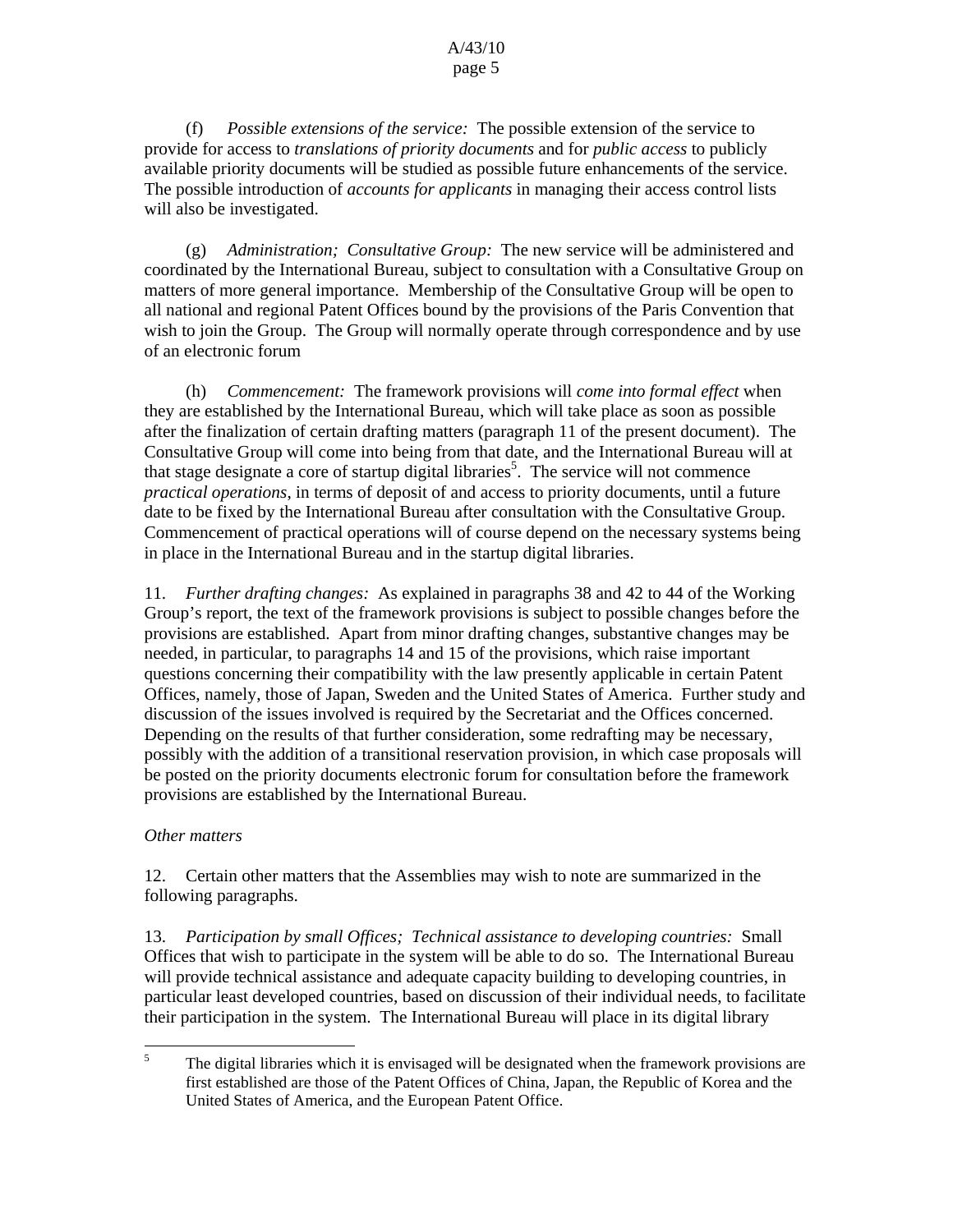#### A/43/10 page 6

documents from Patent Offices that are not in a position to maintain their own, which may involve scanning of priority documents supplied on paper. The International Bureau will also provide printouts on paper for the benefit of Offices that are not in a position to access priority documents in electronic form.

14. *Certification of priority documents:* In an earlier decision, taken in 2004, the Paris Union Assembly and the PCT Union Assembly adopted an agreed understanding concerning the certification of priority documents in order to enhance certainty with respect to the growing use of electronic means for the provision, storage and dissemination of priority documents (document A/40/7, paragraph 173, referring to document A/40/6, paragraph 9). In accordance with that understanding, streamlined procedures for certifying priority documents made available from digital libraries will be implemented, where appropriate, in the operations of the new service.

15. *Costs:* A cost estimate for implementation of the system was provided by the Secretariat to the Working Group at its 2nd session and is summarized in paragraphs 27 and 28 of the Working Group's report (Appendix, page 4).

16. *Future work of the Working Group:* Subject to the resolution via the electronic forum of the outstanding issues mentioned in paragraph 11 of the present document, the framework provisions will be established and there will be no pending matters still requiring consideration by the Working Group. The Working Group would, however, be reconvened, or its members consulted, in the event that changes were required to the framework provisions in the future.

## REPORT ON IMPLEMENTATION BY THE INTERNATIONAL BUREAU

17. The International Bureau has commenced work, as directed by the Assemblies, on implementation of the digital access service for priority documents in accordance with the recommendations of the Working Group adopted on July 19, 2007. Preparatory work has commenced, focusing on the design of the system architecture, which will leverage, in particular, existing infrastructure including the PCT-EDI systems used for exchange of priority documents relating to PCT applications and the TDA-PDX systems used for exchange of priority documents between the Trilateral Offices (paragraph 8, above).

18. Further design and analysis work will take place during the remainder of 2007, leading to proof of concept testing under pilot systems in cooperation with a small number of interested Patent Offices. This will be followed in the first half of 2008 by further development and unit testing activities with validation involving the pilot.

19. At the same time, operational processes will be defined, drawing to the maximum extent possible, particularly in the initial development, on the existing skills, processes and infrastructure that are already functioning in the context of PCT operations.

20. In parallel with that work, the International Bureau will develop a bridge between the new systems and the TDA-PDX systems at such time as it becomes possible under cooperation arrangements to be established between the International Bureau and the Trilateral Offices. Such a bridge will be needed in the contexts of both the new service and the PCT.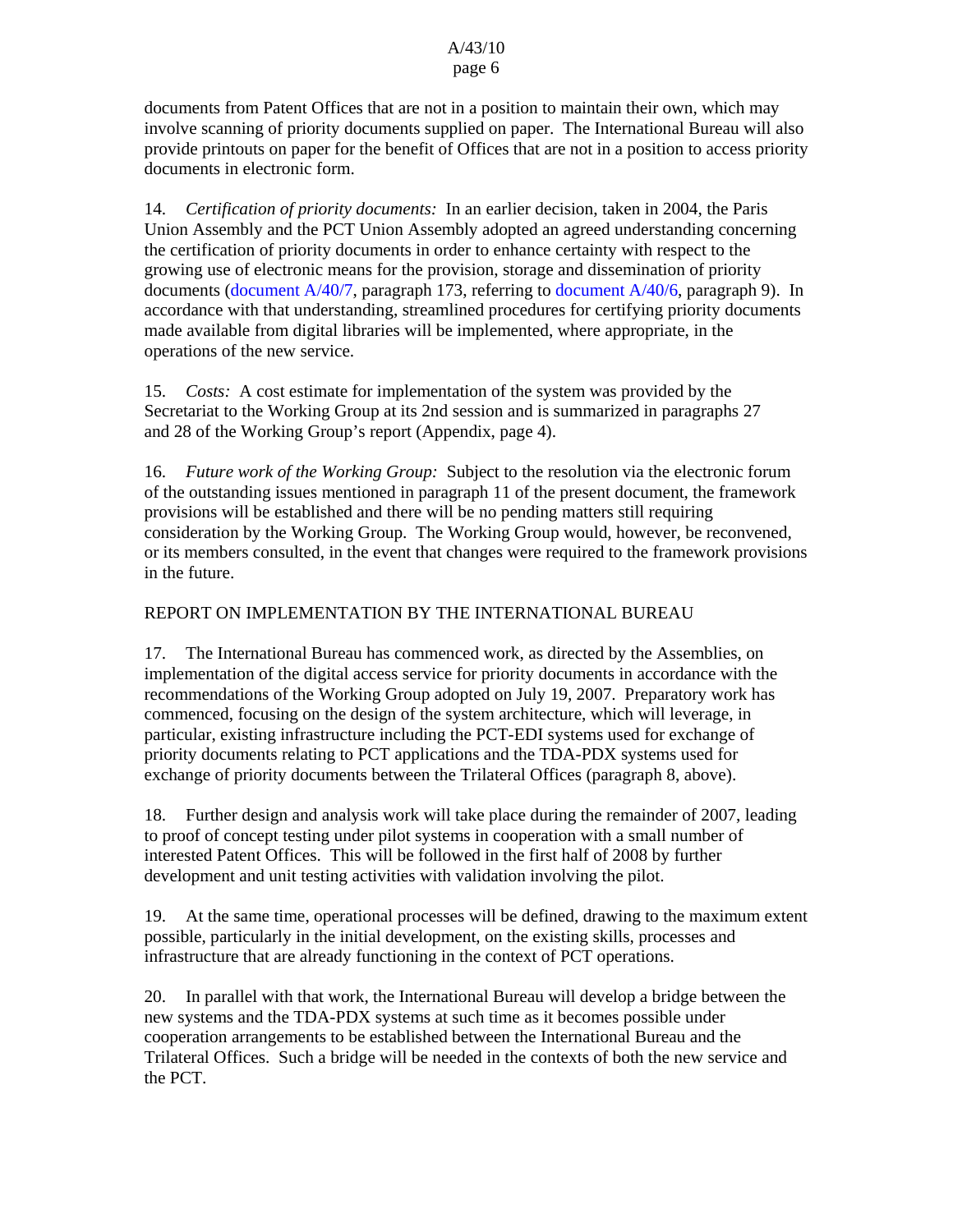#### A/43/10 page 7

21. A first practical implementation of an operational system for the new service is expected to be in place by the end of the first half of 2008. In its initial stages, the system will handle core processes only, with additional functions, such as handling of large priority documents, to be introduced as the system evolves.

22. The design and construction of the systems will rely heavily on consultation with the Consultative Group using the electronic forum to be established on WIPO's website. The adoption of and adherence to a planned schedule will depend on the timely reaching of consensus by the Consultative Group.

> *23. The Paris Union Assembly, the PLT Assembly and the PCT Union Assembly are invited to note the results of the work of the Working Group on the Digital Access Service for Priority Documents, and the report of the International Bureau on progress towards implementation of the service, as set out in this document.*

> > [Appendix follows]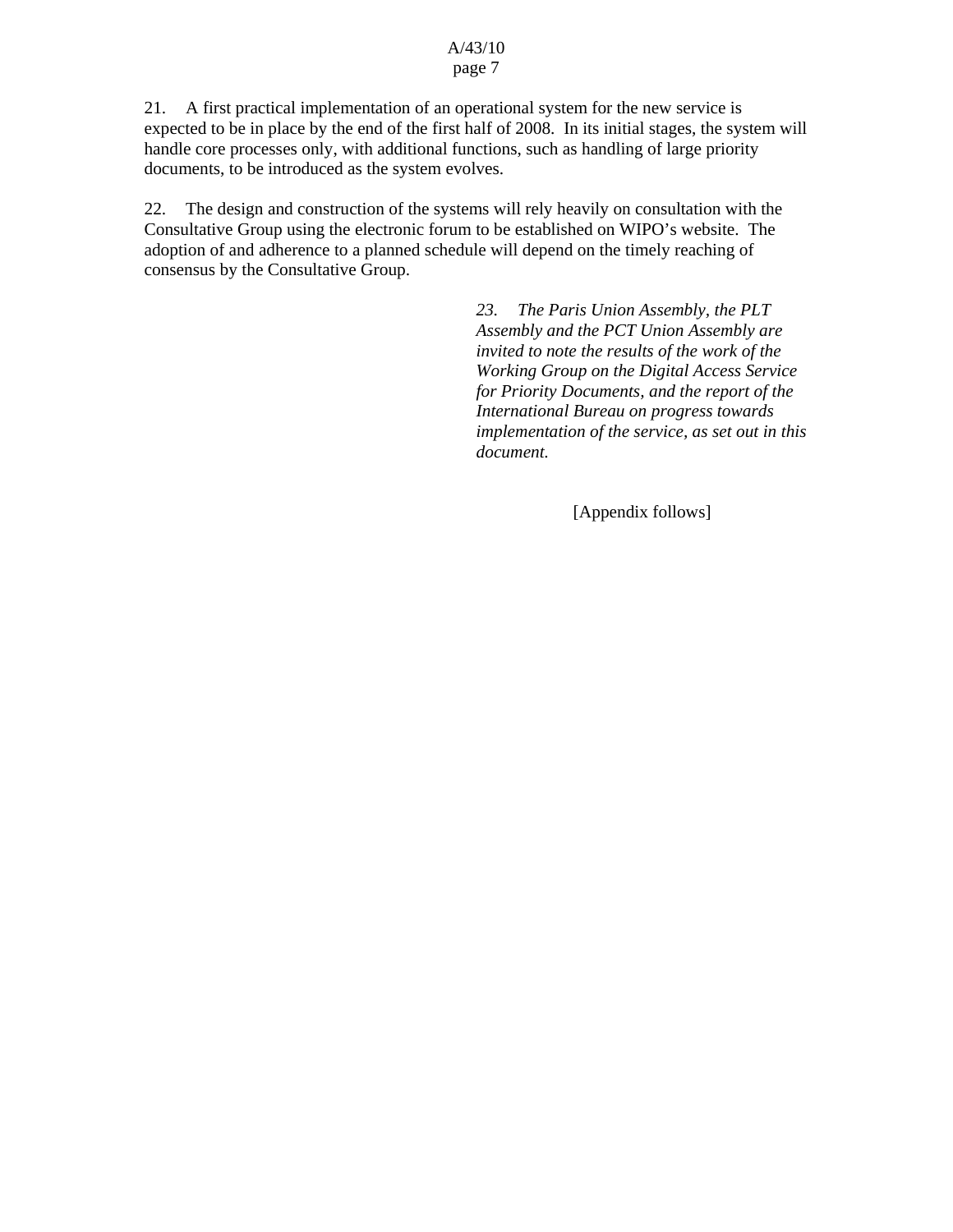### A/43/10

#### APPENDIX

### REPORT OF THE 2ND SESSION OF THE WORKING GROUP ON THE DIGITAL ACCESS SERVICE FOR PRIORITY DOCUMENTS

#### *(document WIPO/DAS/PD/WG/2/4)*

#### INTRODUCTION

1. The Working Group on the Digital Access Service for Priority Documents held its second session in Geneva from July 16 to 19,  $2007<sup>1</sup>$ .

2. The following members of the Working Group were represented: (i) the following Member States of the International Union for the Protection of Industrial Property (Paris Union), the Patent Law Treaty (PLT) Assembly and/or the International Patent Cooperation Union (PCT Union): Barbados, Canada, China, Colombia, Czech Republic, Denmark, Egypt, Finland, France, Germany, Greece, Iraq, Israel, Japan, Mexico, Monaco, Norway, Portugal, Republic of Korea, Romania, Russian Federation, Serbia, Spain, Sudan, Sweden, United Kingdom, United States of America; (ii) European Patent Office (EPO).

3. The following international non-governmental organization was represented as an observer: International Association for the Protection of Intellectual Property (AIPPI).

4. The following national non-governmental organization was represented as an observer: Intellectual Property Institute of Canada (IPIC).

5. The list of participants is contained in document WIPO/DAS/PD/WG/2/INF/1.

### OPENING OF THE SESSION

6. Mr. Francis Gurry, Deputy Director General of WIPO, on behalf of the Director General, opened the session and welcomed the participants.

#### ELECTION OF A CHAIR AND TWO VICE-CHAIRS

7. The Working Group unanimously elected Mr. Peter Back (United Kingdom) as Chair for the session, and Mr. Bogdan Boreschievici (Romania) and Mr. Gennady Negulyaev (Russian Federation) as Vice-Chairs.

8. Mr. Philip Thomas (WIPO) acted as Secretary to the Working Group.

### ADOPTION OF THE AGENDA

9. The Working Group adopted the agenda appearing in document WIPO/DAS/PD/WG/2/1.

 $\frac{1}{1}$  Working documents for the session, and the electronic forum set up to facilitate the work of the Working Group, are accessible on WIPO's website via www.wipo.int/pdocaccess.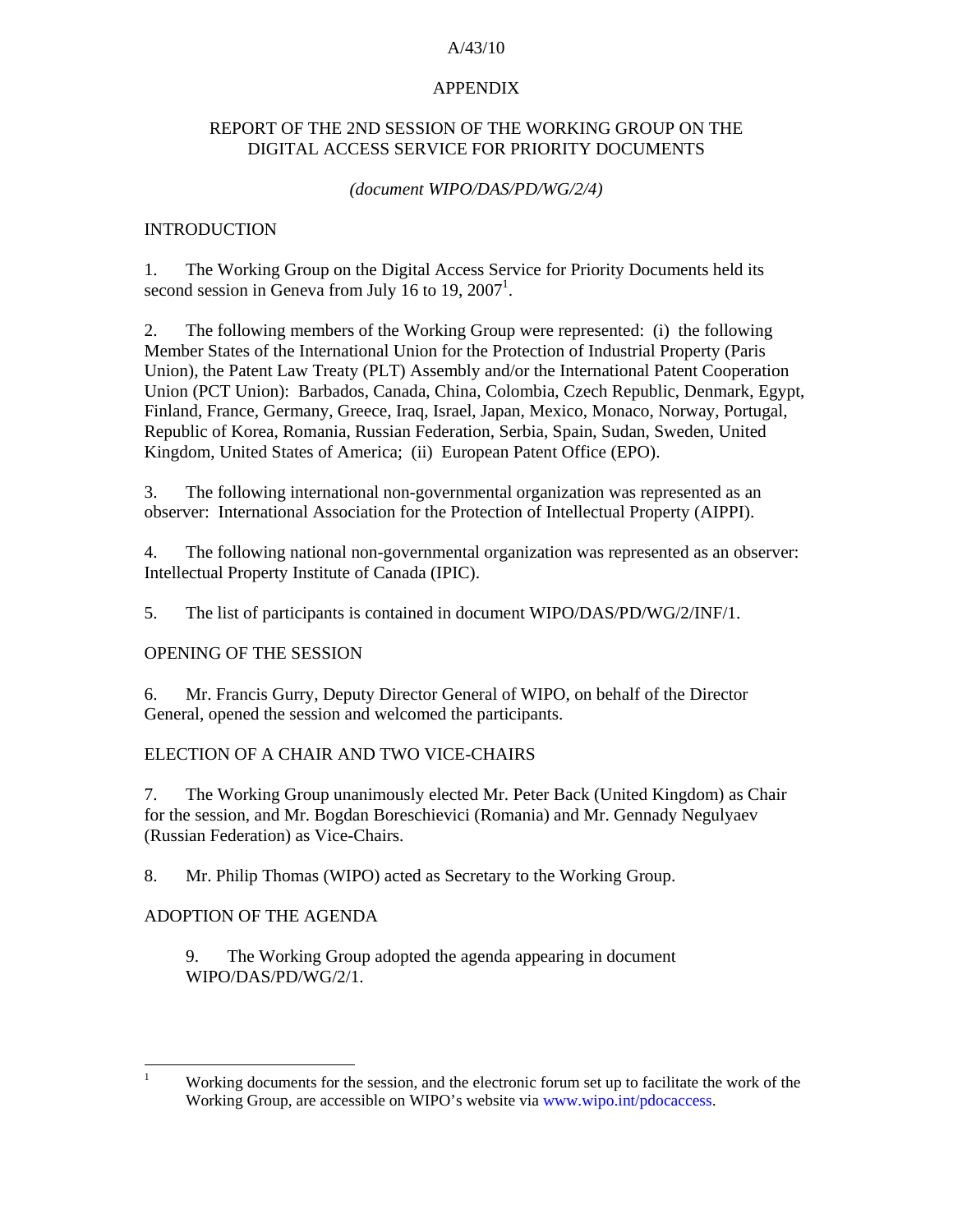# *(document WIPO/DAS/PD/WG/2/4, continued)*

10. The Working Group agreed that the record of the proceedings of the session would consist of a report in summary form, noting important matters raised in discussions and the conclusions reached.

# ESTABLISHMENT OF THE DIGITAL ACCESS SERVICE FOR PRIORITY DOCUMENTS

11. The Secretariat observed that it was important for the Working Group to reach agreement on the system architecture, general principles, framework provisions and organizational structure at the present session so that systems development and consideration of operational matters could begin forthwith, with a view to making a practical implementation of the service available in the first half of 2008.

# SYSTEM ARCHITECTURE

12. Discussions were based on document WIPO/DAS/PD/WG/2/2.

13. The Representative of the EPO, speaking also on behalf of the Delegations of Japan and the United States of America, expressed support for the system architecture as proposed in document WIPO/DAS/PD/WG/2/2, noting in particular that it would allow enough flexibility for both Offices of first filing and Offices of second filing to participate. The Representative pointed out some outstanding issues. First, consideration needed to be given by the Consultative Group to be established under the framework provisions (see below) as to how long recognized digital libraries would need to store priority documents, and it would be important for information about that matter to be published by the International Bureau. Second, the possibility of providing for access to translations of priority documents should be addressed at some stage, but priority should be given first to development of systems providing for access to priority documents themselves. Third, a cost estimate for the project was needed covering both the building and future running of the system. It would be appropriate for the Consultative Group to be kept apprised of this issue.

14. The Secretariat emphasized that it was intended to provide a system which would support all of Routes A to C as set out in Figures 3 to 5 of document WIPO/DAS/PD/WG/2/2 (see Figures 2 to 4 in Annex I of the present document), the choice being left to each depositing Office as to which Route would be used in relation to priority documents entering the system from its digital library. The Secretariat noted that, while it would be necessary to support Route C in order to enable certain Offices to comply with statutory provisions relating to confidentiality of application information, careful development would be needed in order to ensure that it was implemented in a user friendly way.

15. The Delegation of the United States of America stated that its Office would be obliged to implement Route C because of national law requirements as to confidentiality of application data, but that work was in hand to ensure that real time access to the Office's systems would be possible, which would be key to permitting an immediate response when an application first entered the access control system. However, it would not be possible for the Office to guarantee service availability on a 24 hour/7 day basis. The Delegation observed that it would only be necessary to ensure service during normal office hours in order to meet the needs of most applicants. However, the system would also need to cater for those cases where it was not possible to provide an immediate response. The Representative of the EPO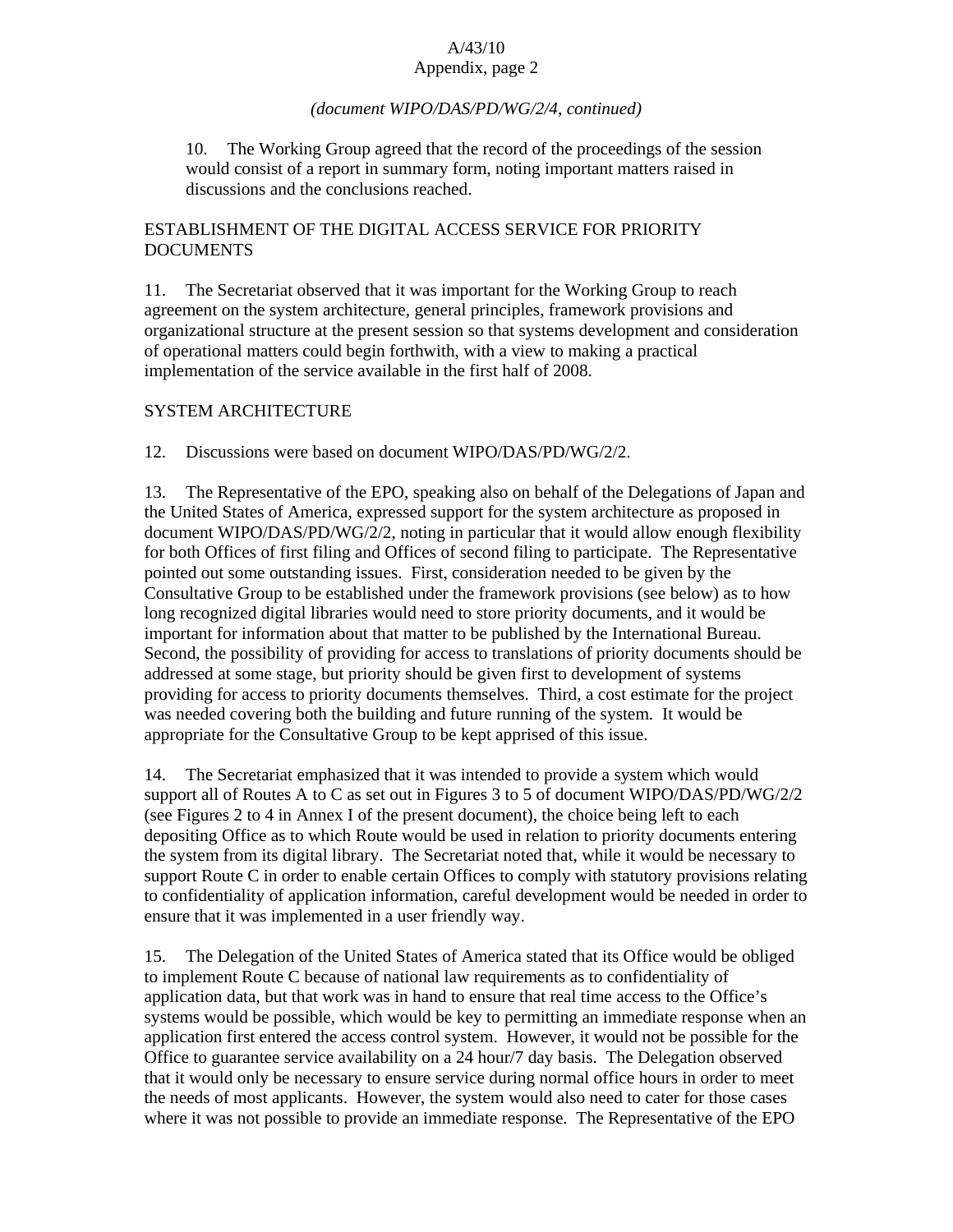# *(document WIPO/DAS/PD/WG/2/4, continued)*

indicated that the EPO had not yet decided upon any of the three options available, and would therefore support the retention of Route C.

16. It was agreed that an Office of first filing should have the option of providing a service whereby it would manage the access list on behalf of an applicant in a similar way to that proposed for the International Bureau (see document WIPO/DAS/PD/WG/2/2, paragraph 8, second sentence, reflected in Annex I of the present document, paragraph 4). This would allow use of the service by applicants in regions with poor Internet connectivity without requiring them to write to the International Bureau. This option for Offices should also be reflected in the agreed general principles (see paragraphs 33 to 35, below, and Annex II, paragraph 5).

17. The importance of flexibility and interoperability was emphasized by several delegations and also by the Secretariat. The system should be able to support communication with a wide range of existing Office systems, so far as possible using the systems and protocols currently in use, including Trilateral Document Access Priority Document eXchange (TDA-PDX) (see document WIPO/DAS/PD/WG/1/6, paragraph 16 and Annex) and PCT (Patent Cooperation Treaty) Electronic Document Interchange (PCT-EDI).

18. In relation to a suggestion by one delegation that there ought to be a time limit for applicants to make a priority document accessible via the service, the Secretariat stated that it was intended that an Office of second filing would apply the same time limit for applicants to comply with the requirements of making a document available via the service as that which applied under the applicable law (under which the Office of second filing operates) for furnishing a priority document by conventional means directly to the Office. It was therefore not necessary to provide a specific time limit for requesting a priority document to be included in a digital library for the purposes of the service.

19. It was agreed that the first sentence of paragraph 9 of document

WIPO/DAS/PD/WG/2/2 should be read as applying not only at the time of filing a later application claiming priority but also when an applicant sought to satisfy requirements as to the provision of a priority document at a later time, that is, after the filing of the application claiming priority (see paragraph 5 in Annex I of the present document).

20. In relation to very large applications (for example, those including large sequence listings or computer programs), consideration would need to be given as to whether to impose a strict upper limit on file size or to offer transfer on physical media, such as DVDs, in some cases, at least as an interim measure. By way of example, the TDA systems currently permitted file transfers of up to 50MB, but work was underway to increase this limit. The matter would be an appropriate one for consideration by the Consultative Group.

21. One delegation suggested that consultations would be required on many of the technical considerations set out in paragraph 16 of document WIPO/DAS/PD/WG/2/2. The Secretariat stated that many of the issues concerned were ones which would be best dealt with at a bilateral level between the International Bureau and individual depositing or accessing Offices, in order to ensure that the new system would be able to connect properly with their particular systems. Certain of the other issues were of a more general nature and would require consultation with the Consultative Group, which could in any event always request information and give recommendations on matters affecting Offices using the system.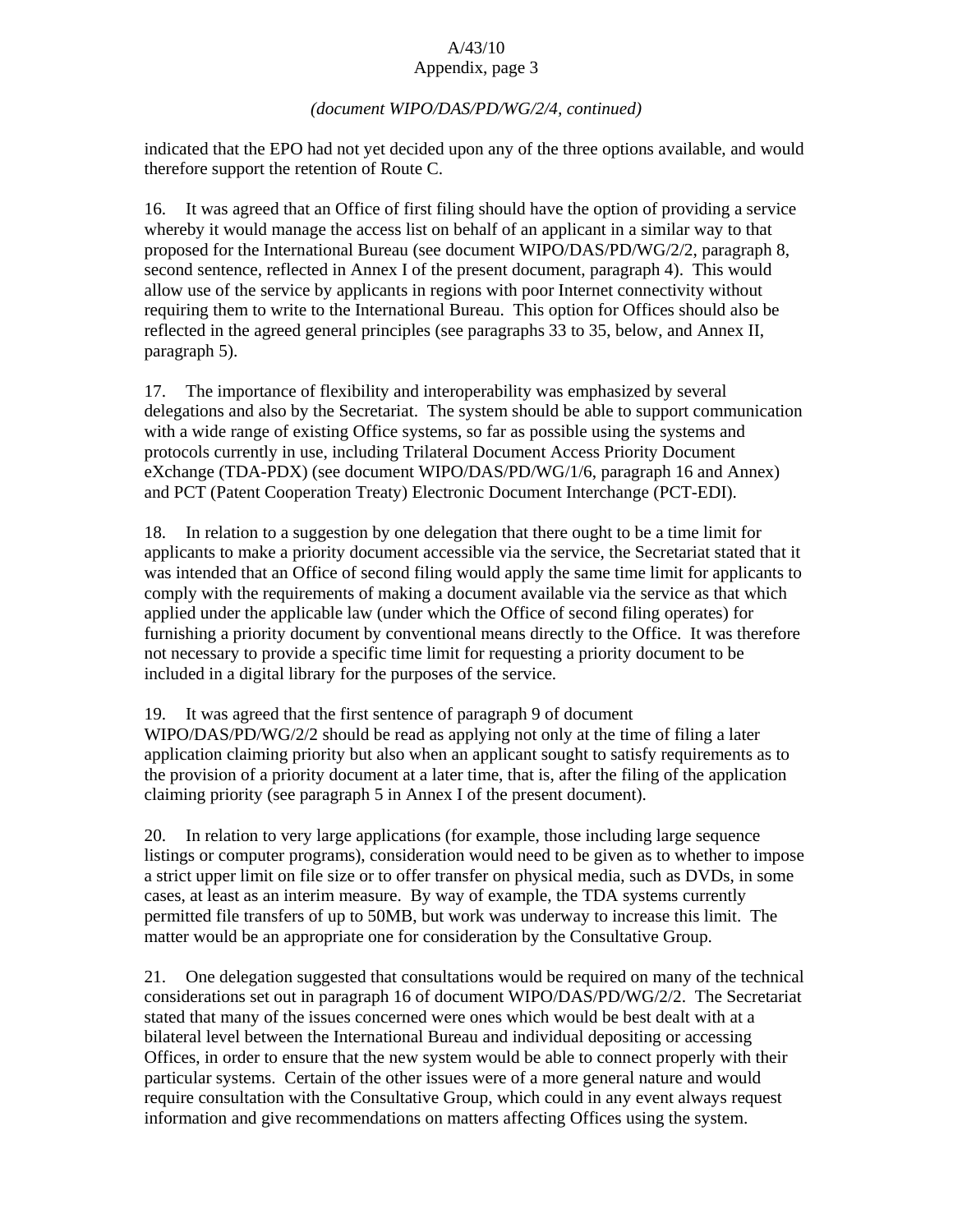## *(document WIPO/DAS/PD/WG/2/4, continued)*

However, micro-management of aspects of system development which did not affect the operation of systems of depositing and accessing Offices needed to be avoided, since this would slow development down greatly.

22. Certain specific suggestions by delegations as to technical matters needing to be addressed were noted by the Secretariat for further consideration as the systems were developed.

23. The Working Group recommended the use of a system architecture for implementation of the digital access service for priority documents based on a managed access list system, as summarized in Annex I.

24. The Working Group agreed that the means for addressing technical considerations such as those set out in paragraph 16 of document WIPO/DAS/PD/WG/2/2 should be determined by the International Bureau in the process of developing the new system, consulting the Consultative Group as appropriate on matters of more general importance.

25. The Working Group agreed that the question of how to deal with corrections of priority documents under the new system, as raised in paragraph 17 of document WIPO/DAS/PD/WG/2/2, should be left for consideration by the Consultative Group.

26. The Working Group recommended that initial development work should focus on the use of TDA and PCT communication services as described in paragraph 18 of document WIPO/DAS/PD/WG/2/2.

27. The Secretariat provided an estimate of the costs of implementing and running the digital access service in accordance with the system architecture which was recommended by the Working Group. The cost of initial setup would be small, because the hardware infrastructure necessary for the likely initial level of usage was already in place for PCT purposes and much of the software required for document scanning and communication was already either in use (for PCT-EDI and PCT-COR) or under development (for a TDA bridge and developments of PatentScope) for PCT purposes. The estimated software development costs for systems specific to the digital access service amounted to 185,000 Swiss francs in addition to certain software development and maintenance activities that would be absorbed by the internal teams responsible for the PCT software mentioned above. Operation of the service once established was expected to require a single administrative member of staff. When the service is sufficiently mature, additional specific hardware would be required to ensure a reliable service at a high volume of use, at an estimated cost of 180,000 Swiss francs and an additional one or two administrative staff members to assist in operation of the system.

28. The Secretariat stated that these costs and administrative roles would be accommodated within the existing budget and staffing levels, the latter being possible by further efficiencies expected to be achieved through deployment of further improvements to IT systems within the PCT over the relevant period.

29. The Delegation of Japan expressed its appreciation for providing the estimate by the Secretariat, stating that transparency and accountability in governance of the Organization was important both for Member States and for users of the patent system.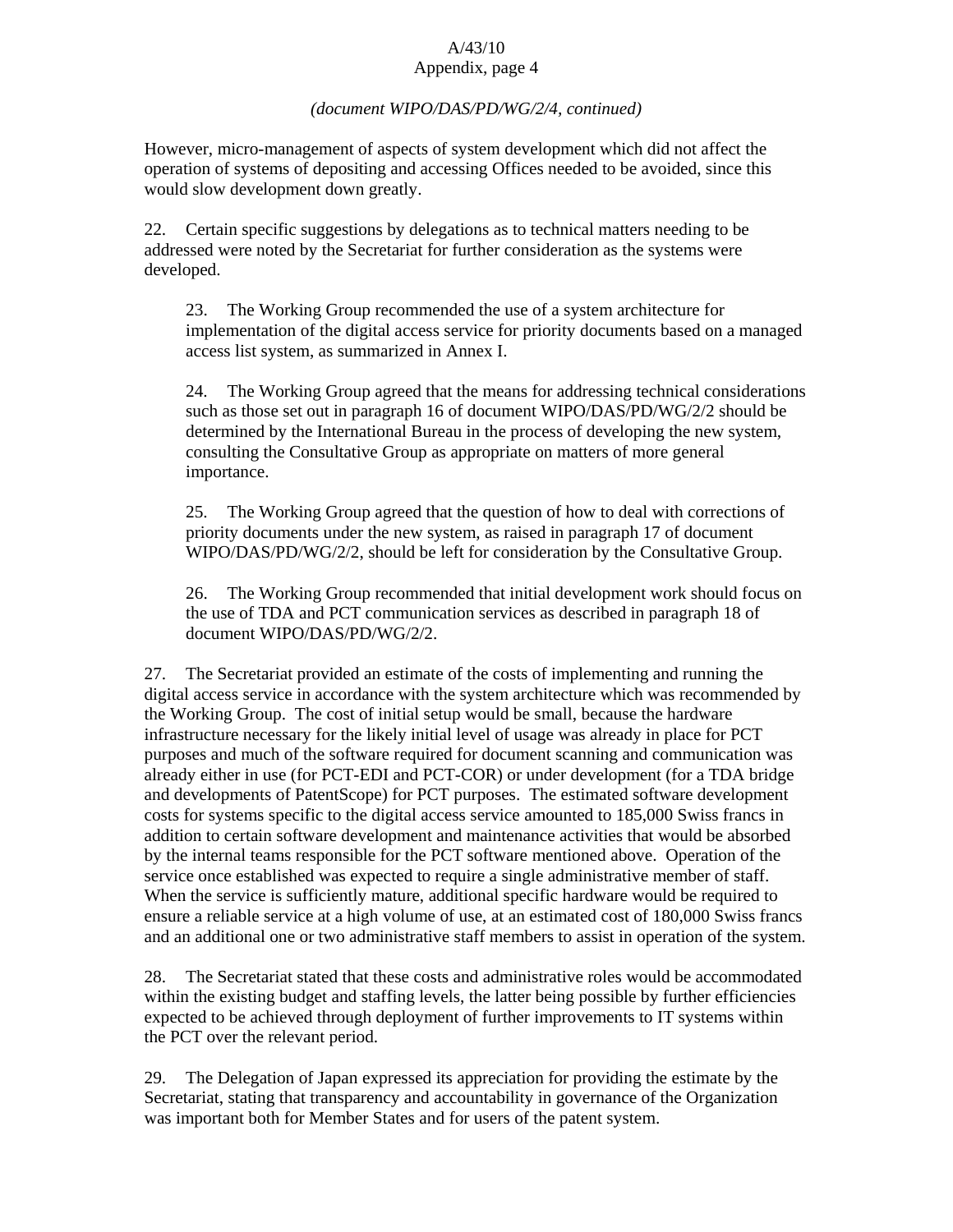## *(document WIPO/DAS/PD/WG/2/4, continued)*

30. Several delegations noted that there would also be costs involved for depositing and accessing Offices in developing and administering the systems involved.

# ORGANIZATIONAL STRUCTURE AND FRAMEWORK PROVISIONS

31. Discussions were based on document WIPO/DAS/PD/WG/2/3.

32. The Secretariat noted that the digital access service would exist in parallel with other systems for accessing priority documents and that Offices of second filing should have the flexibility to retrieve priority documents from whichever source was appropriate.

# *General Principles*

33. Discussions were based on the text of the agreed principles as set out in Annex II of document WIPO/DAS/PD/WG/2/3, which included certain suggested changes to the principles as agreed by the Working Group at its first session.

34. The Working Group agreed that a further change be made to the principles as mentioned in paragraph 16, above.

35. The Working Group recommended the general principles for implementation of the digital access service for priority documents as set out in Annex II.

# *Framework Provisions and Explanatory Notes*

36. Discussions were based on the draft framework provisions and explanatory notes set out in Annex III of document WIPO/DAS/PD/WG/2/3.

37. Informal breakout sessions, in which all delegations were invited to participate, were held with the aim of considering some of the technical and drafting issues involved in the framework provisions and the explanatory notes. As a result of that work, a number of changes were agreed by the Working Group and incorporated in the text that was approved.

38. The Working Group recommended that the International Bureau establish framework provisions as set out in Annex III, together with the explanatory notes supplementing those provisions, subject to possible further drafting changes, including those mentioned in paragraph 43, below, to be made by the Secretariat after consultation with participants in the Working Group via the priority documents electronic forum.

39. Certain comments and clarifications, particularly concerning matters that required further consideration and possible drafting changes, are noted in the following paragraphs.

40. It was agreed that the framework provisions did not affect the basic rights and obligations, or give rise to any new obligations, under the Paris Convention or the PLT (see paragraphs 4 and 9 of the framework provisions and explanatory notes 5 and 8).

41. In connection with paragraph 7 of the framework provisions, the Delegations of China and the Republic of Korea indicated that their Offices currently operated digital libraries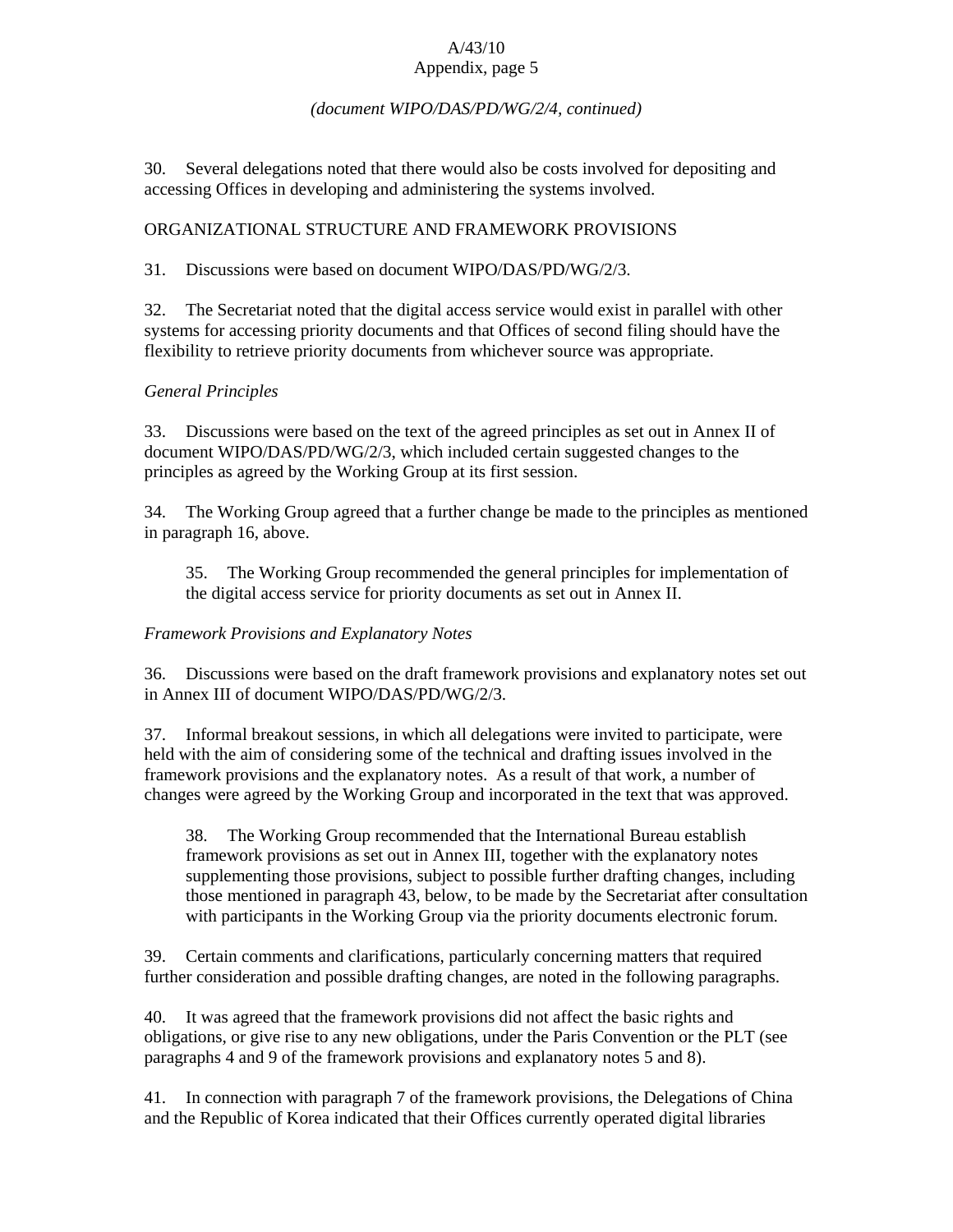### *(document WIPO/DAS/PD/WG/2/4, continued)*

which were in use for exchanging priority documents and expressed the desire that their digital libraries be designated as participating from the outset. It was also noted that the Korean Intellectual Property Office would soon be implementing the TDA protocol. The Secretariat confirmed that electronic priority document exchanges were currently made between the International Bureau and those Offices in the context of the PCT, and consequently it foresaw no difficulty in establishing the necessary connections for the purposes of the digital access service. Those digital libraries were accordingly included among those which would be designated at the outset under paragraph 7(i) of the framework provisions (see explanatory note 7).

42. Three delegations indicated that paragraphs 12 and 13 of the framework provisions as originally set out in document WIPO/DAS/PD/WG/2/3 would be incompatible or inconsistent with their national laws, noting also that in some cases the procedures followed were in some ways more advantageous to applicants than under those paragraphs. While agreeing that the applicant should be offered suitable protection against a failure of the service following the taking of proper and timely steps to make a priority document available to an Office of second filing via the service, the Working Group agreed that it would be acceptable for an Office to notify the applicant of the need to furnish or make available a priority document prior to the final date by which the priority document was required. The applicant should then have to comply within a time limit (being not less than two months from the date of the notification). The redrafted text of those paragraphs appearing as paragraphs 14 and 15 in Annex III attempted to take those concerns into account.

43. It was agreed that delegations should have the opportunity to consider further whether the text of the corresponding paragraphs in Annex III (paragraphs 14 and 15) met the desired objective and to make any comments or proposals for redrafting via the priority documents electronic forum. In particular, the Delegations of Japan and the United States indicated that they would check whether the text would be consistent with their national laws. The Delegation of Japan stated that, if the text were found to be inconsistent, it would seek the inclusion of a transitional reservation provision designed to enable the necessary changes to be made under its national law in order to be able to implement the provisions. It was agreed that such a provision should be included if further consideration showed it to be necessary, the text to be settled in consultation with delegations via the priority documents electronic forum. The Delegation of Sweden also stated that the paragraphs would be incompatible with the present provisions of its national law.

44. The Secretariat pointed out that paragraphs 12 to 15 of the framework provisions formed, in effect, a single package, and that any transitional provision or exceptions in respect of these provisions would introduce confusion and a possible trap for applicants, since there would be a risk of applicants losing rights as a result of a failure in the service rather, despite their having correctly performed all the necessary tasks in good time and without any knowledge that there was a problem until it was too late for the problem to be resolved.

45. The Representative of the EPO stated that it was its understanding that paragraph 14 of the framework provisions did not prevent an Office from giving the opportunity to comply subject to the payment of a fee.

46. In response to a query from a delegation, the Secretariat confirmed that the list of the ways in which a priority document could become publicly available under the service, as set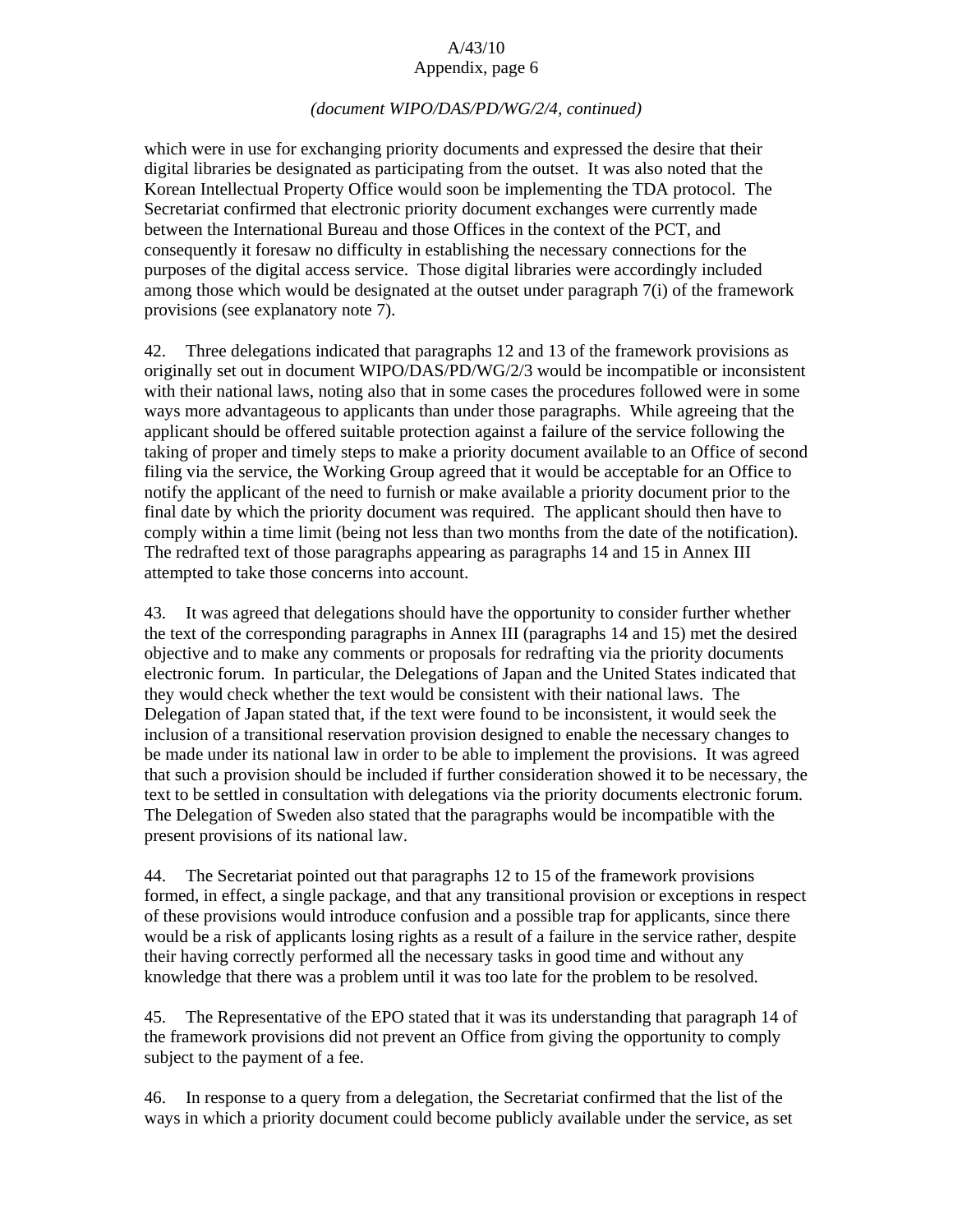## *(document WIPO/DAS/PD/WG/2/4, continued)*

out in paragraph 17 of the framework provisions, was exhaustive. Priority documents might also become publicly available in other ways, but to ensure appropriate confidentiality, the restrictions on access to documents *via the service* should only be lifted if authorized in one of the ways mentioned in paragraph 17. It was observed that, in the case of publication by an Office of second filing, the relevant Office would need to be an "authorized accessing Office" as defined in paragraph 14, and that the applicable law would be the law under which that Office operated. The Secretariat confirmed that Offices would not be under any obligation to notify the International Bureau that documents had been published.

47. In relation to paragraph 18(iv) of the framework provisions, one delegation emphasized that it would be necessary for the International Bureau's publication of information to clearly distinguish between notifications and information from Offices under paragraph 8 and paragraph 10 of the framework provisions, respectively, in order to avoid confusion for applicants.

48. In relation to paragraph 22 of the framework provisions, the Working Group noted that the requirements of translations would be sufficiently different from those of priority documents, and the framework provisions therefore could not apply to translations *mutatis mutandis* when the service was developed to take account of them. The Consultative Group would need to consider the necessary operating procedures and, if appropriate, recommend modifications of the framework provisions for consideration by the Working Group under paragraph 24 of the framework provisions.

49. In relation to paragraph 23 of the framework provisions, one delegation observed that the long term availability of priority documents from digital libraries would be a significant issue for Offices which intended to download documents only when specifically required, potentially long after a patent had been granted, but the delegation felt that this might not be so important during the initial development of the service while documents continued to be downloaded systematically as part of the pre-grant procedure.

50. One delegation observed that the definition of "patent application" in paragraph 25(viii) of the framework provisions did not cover all kinds of protection for an invention which might conceivably form the basis of a right of priority under different patent laws. One delegation noted, in particular, that it would be useful for the system to be applicable to utility models. The Working Group felt that the definition covered the large majority of applications which would be relevant at least for the time being as the service was developed, but noted that the definition could be reviewed at a later stage when the system was up and running.

51. It was agreed that the explanatory notes, which were approved by the Working Group together with the framework provisions, may be modified by the International Bureau after consultation, on changes of substance, with the Consultative Group (see explanatory note 1).

52. The Chair informed the Working Group of a letter that he had received from the Delegation of Colombia, which was unable to be present in the session at the time. The Chair noted that most of the matters raised in the letter had been raised in the Working Group's discussions, and that certain others should be addressed in the ongoing work of the Secretariat, to which the Chair passed the letter.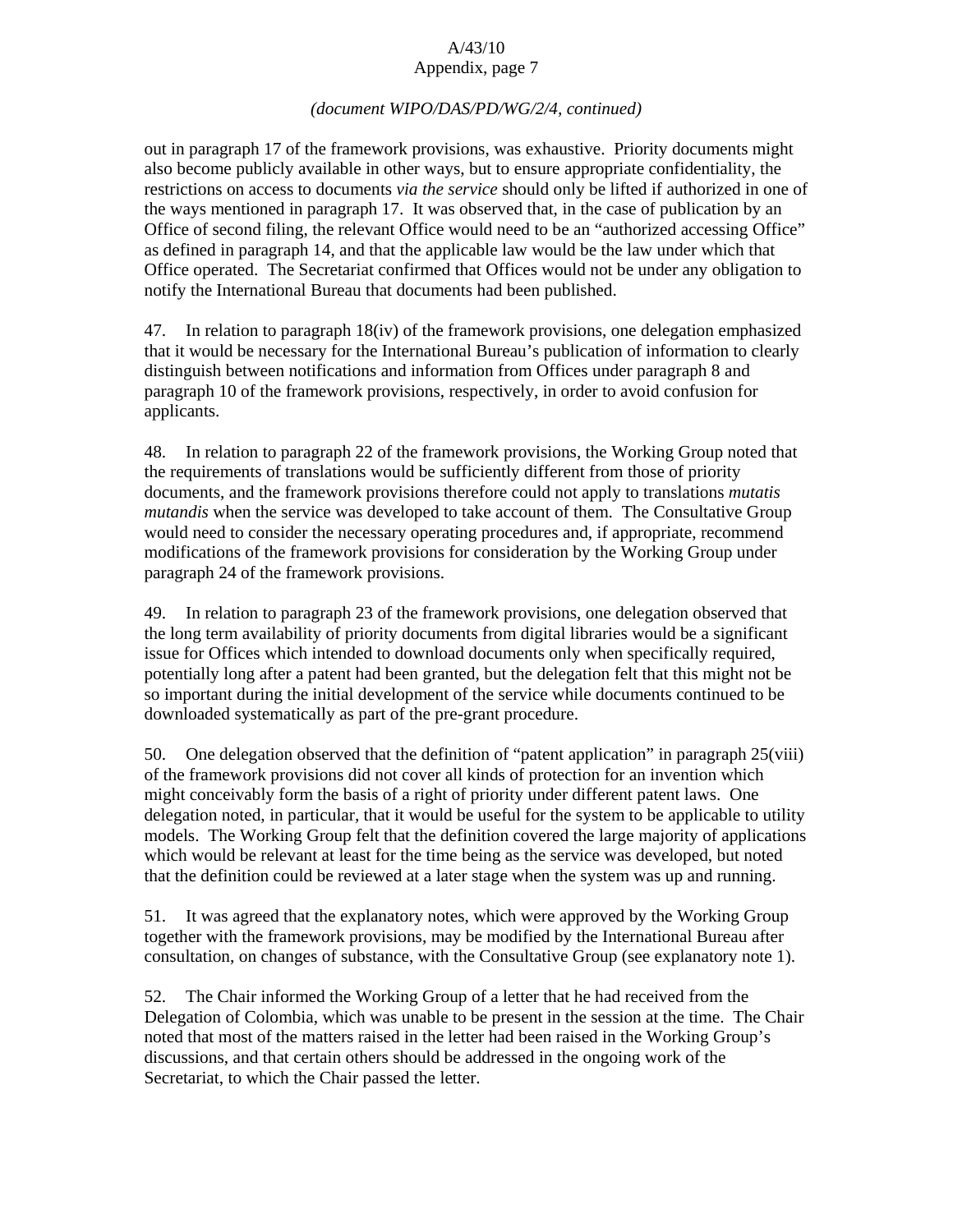### *(document WIPO/DAS/PD/WG/2/4, continued)*

### FUTURE WORK

53. The Secretariat reminded delegations of the need to conclude the outstanding issues in the framework provisions via the electronic forum (see paragraphs 42 to 44, above). When agreement had been reached in that way, the framework provisions would be established and there would be no pending matters still requiring consideration by the Working Group. The Working Group would, however, be reconvened, or its members consulted, in the event that changes were required to the framework provisions in the future.

54. The Secretariat noted that, on establishment of the framework provisions, the Consultative Group would come into force and would commence work on operational procedures and technical requirements. The Consultative Group would normally operate through correspondence and by use of an electronic forum. Participation by interested Patent Offices and, as observers, interested organizations was encouraged.

55. The Secretariat noted that it would, as required by the Assemblies, be submitting a report to the Assemblies, for consideration during their 43rd series of meetings in September-October 2007, on the results of the Working Group's work and on progress towards implementation of the service.

> 56. The Working Group unanimously adopted this report on July 19, 2007.

> > [Annexes follow]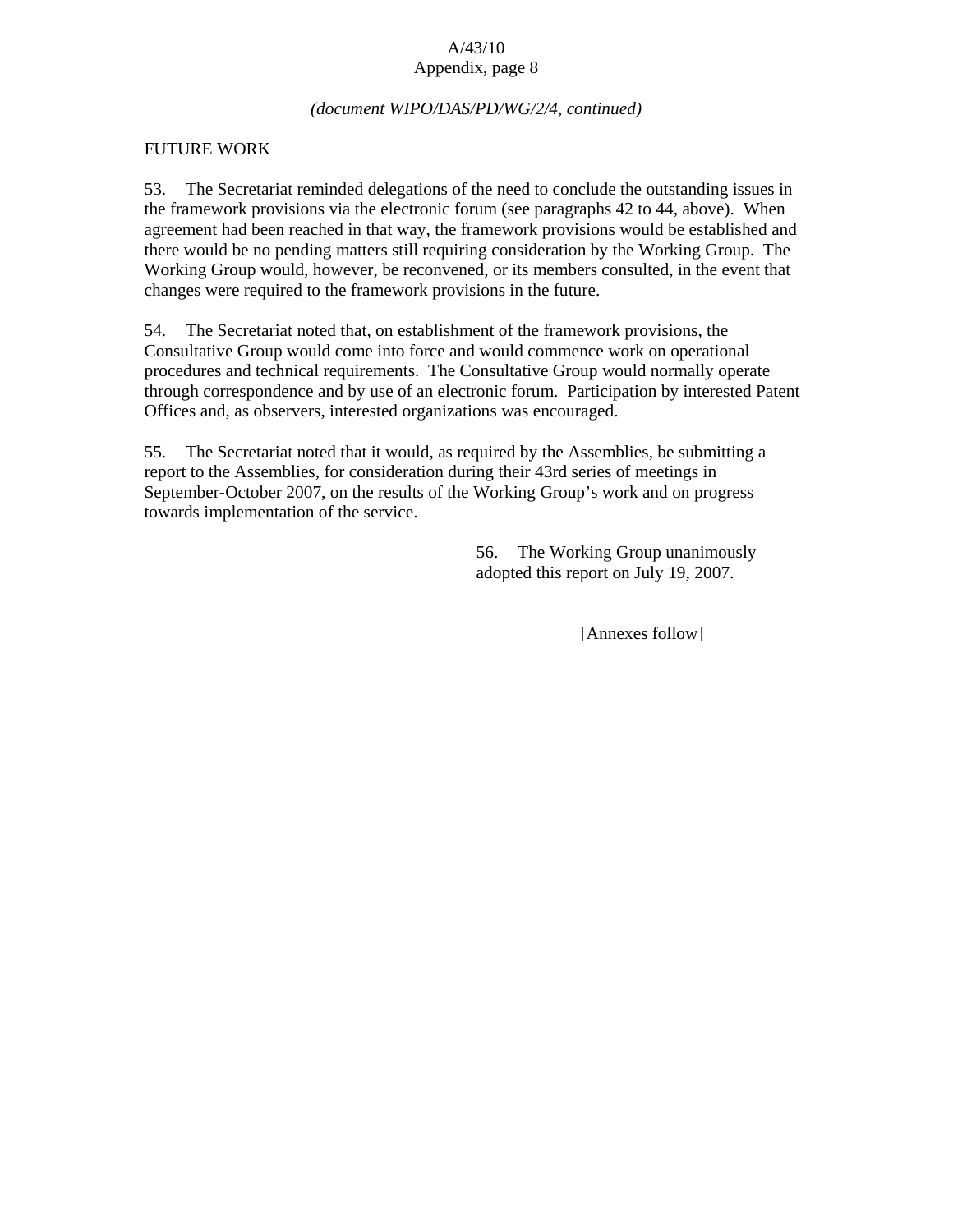#### *(document WIPO/DAS/PD/WG/2/4, continued)*

#### ANNEX I

## SYSTEM ARCHITECTURE FOR THE DIGITAL ACCESS SERVICE FOR PRIORITY DOCUMENTS

1. The system architecture should follow the network model shown in the conceptual diagram in the general principles (see Annex II), offering a gateway to a variety of Offices' digital libraries, some of which might also be accessible to some Offices by means other than the digital access service (DAS). It should permit certified copies of priority documents to be provided to DAS by the Office of first filing (OFF), directly by applicants, or by other Offices participating in DAS. It should offer a flexible combination of packaging channels and document formats, as indicated in paragraph 3 of the general principles.

2. The access control system is set out below. The system is set out in terms of actions before an OFF, but in fact it would work in the same way where the relevant digital library is maintained by any Office which holds a certified copy of the priority document (for example, as an OSF), supplied by an agent or applicant for which the Office has a name and address and is therefore able to send the access control code to a person who is known to have the right to make use of the document.

3. Document access control should be by a "managed access list" as described below and illustrated in Figure 1. In this system, on requesting that an application that may later form the basis for a priority claim be made available through DAS, the applicant is allotted an access control code specific to the application. The system should support several different routes for entry of priority documents into the DAS system, allowing for different legal constraints and user requirements, as detailed below in paragraphs 8 and 9 and Figures 2 to 4. The system should allow applicants to modify the access control code and the access control list using DAS at any time, provide a means for applicants to authorize the disclosure of sufficient information to DAS (as would be needed in the case of certain Offices such as the United States Patent and Trademark Office), and provide to the OSF information on the dates that a priority document became available to DAS, and when the applicant authorized access to that OSF.

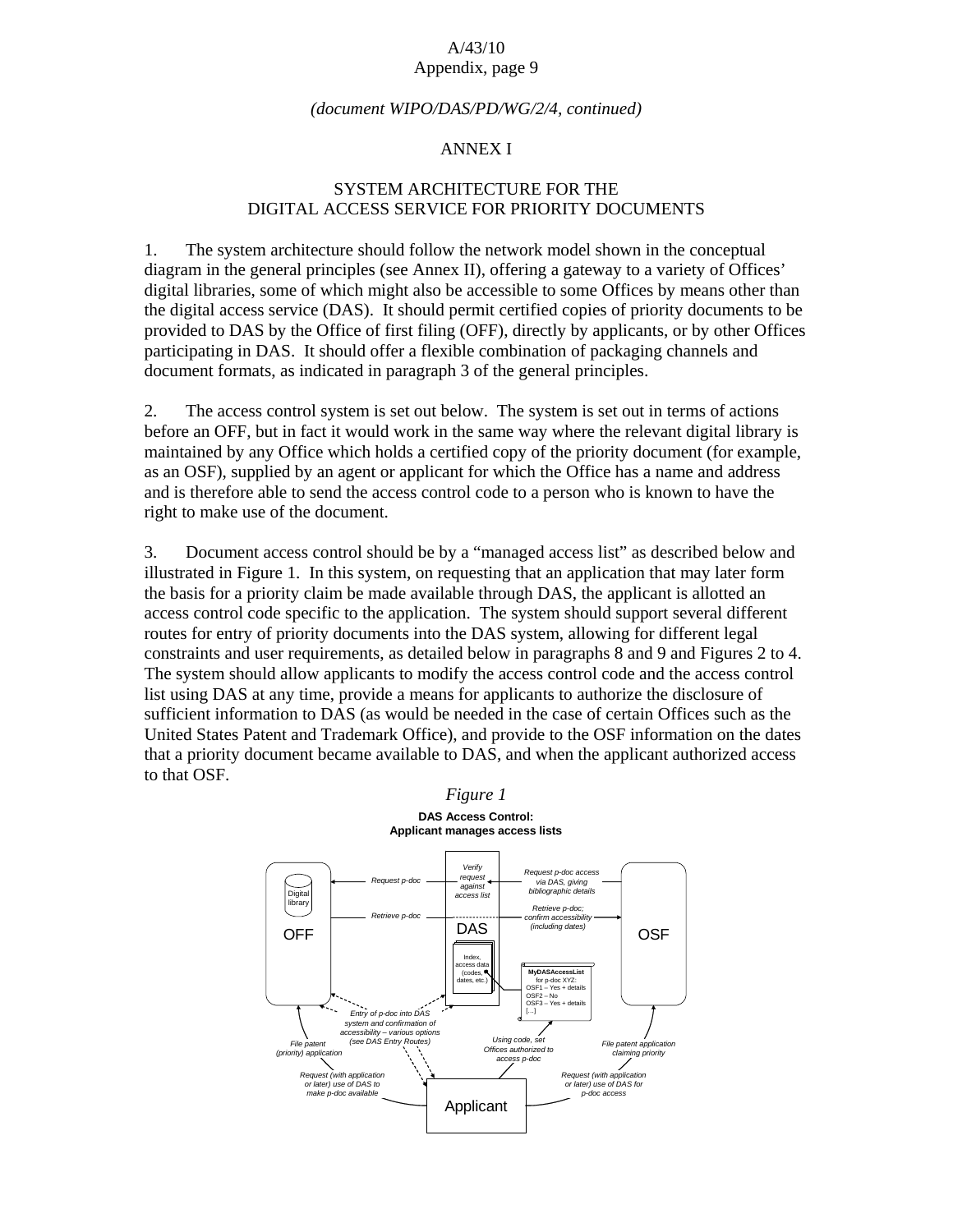### *(document WIPO/DAS/PD/WG/2/4, Annex I, continued)*

4. Using the application number and the allotted code, the applicant can control which OSFs are permitted access to the application as a priority document by means of adjusting the settings in an access control list held in DAS by the International Bureau. This would normally be done directly by the applicant using a web interface, but for applicants with no Internet access, the International Bureau, or an Office of first filing which offers such a service, would set the details on request by post including the required information.

5. When the later application claiming priority is made (or at a later time when an applicant seeks to satisfy the priority document requirements after filing), the applicant would only need to state to a participating OSF that the priority document should be retrieved from DAS. The OSF would not require any information beyond the standard bibliographic details currently provided when making a priority claim in order to access the priority document, provided that access by that OSF had been authorized on the access control list within DAS for that priority document.

6. It should be noted that the step of authorizing access will be an essential one. Unless the applicant has set the authorization or the system recognizes that the document has already been published, the OSF will not be able to access the priority document through the system and rights might potentially be lost.

7. Possible future developments might include an "account" system, where an applicant who files many applications will be able to set a "default" access list, but this would not be part of the system to begin with in order to minimize costs and the time needed to deploy a basic working system.

# *Entry of priority documents into the DAS system; Allocation or confirmation of access control codes*

8. The system will need to work with digital libraries held by Offices which act under different legal constraints in relation to the confidentiality of applications and applicant details. It seems to be necessary to deal with three possible routes, illustrated in Figures 2, 3 and 4, below:

 (a) Route A: The OFF holding the digital library is able to send to DAS both a reference to the priority document and some applicant contact information (either physical mailing address or e-mail address);

 (b) Route B: The OFF is able to send to DAS a reference to the priority document, but no further details until the applicant approaches the DAS directly with an access control code which has been assigned; or

 (c) Route C: The OFF is not able to send any information at all to DAS until the applicant gives DAS an access control code recognized by the OFF. Under this option, a confirmation of availability can only be provided to the applicant by DAS once availability has been confirmed with the OFF, implying delays in such feedback if DAS and the OFF in question do not have a dedicated real-time mechanism in place to support the confirmation.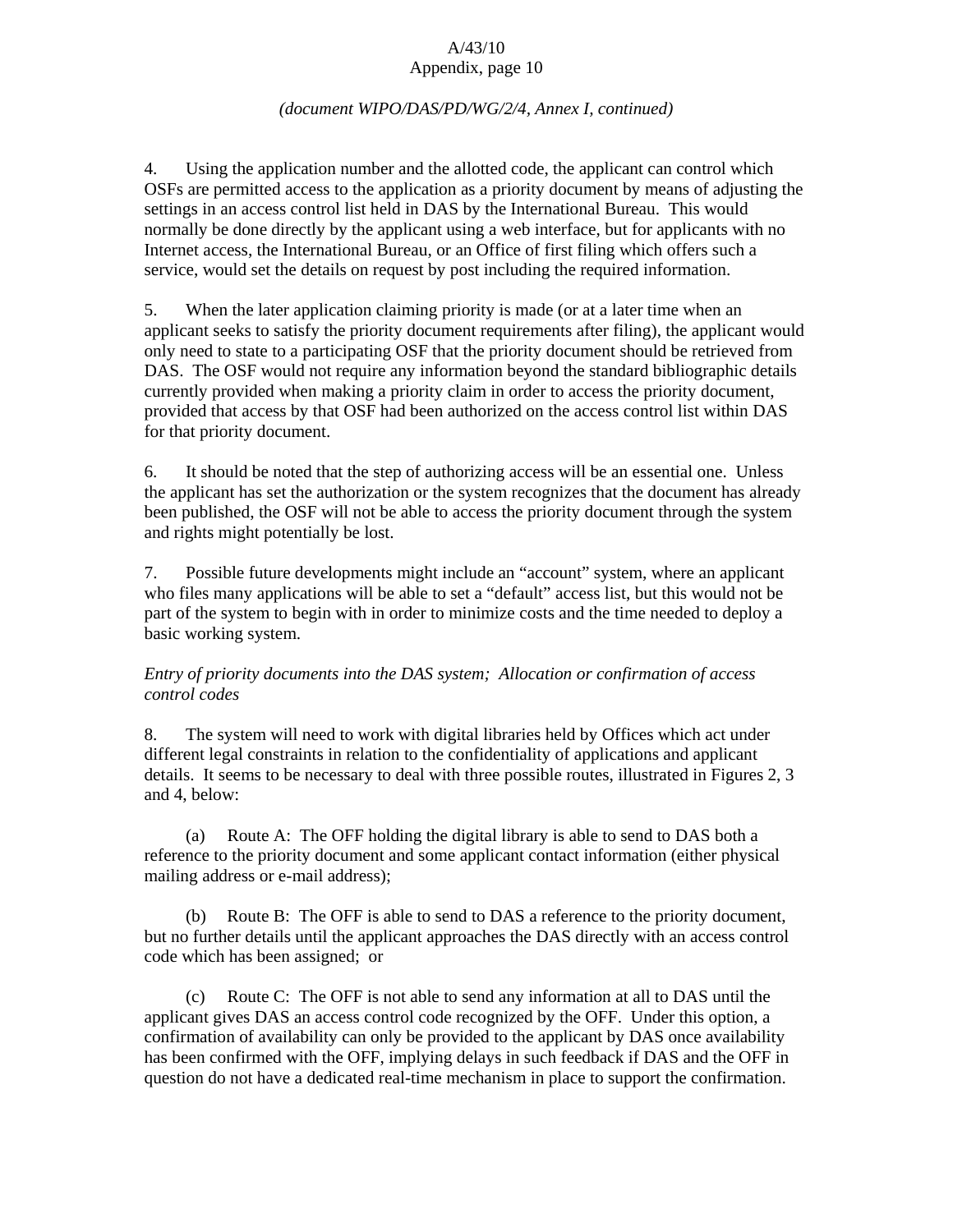# *(document WIPO/DAS/PD/WG/2/4, Annex I, continued)*

9. The flows of data required are shown in Figures 2 to 4. In each case, the applicant will have an access control code sent (or confirmed, if one has already been specified by the applicant) either by the OFF or by DAS. Using Route A, DAS will be able to confirm to the applicant that the system has correctly recognized the priority document. Using Routes B and C, the confirmation may only be possible at a later time than under Route A, namely, when the applicant first submits the code to DAS to manage the access list since prior to that time, the system may have no record of the application, or else insufficient information to activate the access control code within DAS.

# *Security of delivery*

10. The security of the system also requires that the identity of Offices offering digital libraries or attempting to access a priority document be confirmed. However, this does not require special consideration because, whereas the identity of a person claiming to be an applicant is difficult to verify, the Offices involved are a limited group with which the International Bureau already has trusted communication channels. Each of the systems which are proposed to be used for communications already includes a means for establishing a secure channel between the International Bureau and a point which can be identified as a particular Office.





# **DAS Entry – Route A: OFF releases p-doc reference and applicant details to DAS**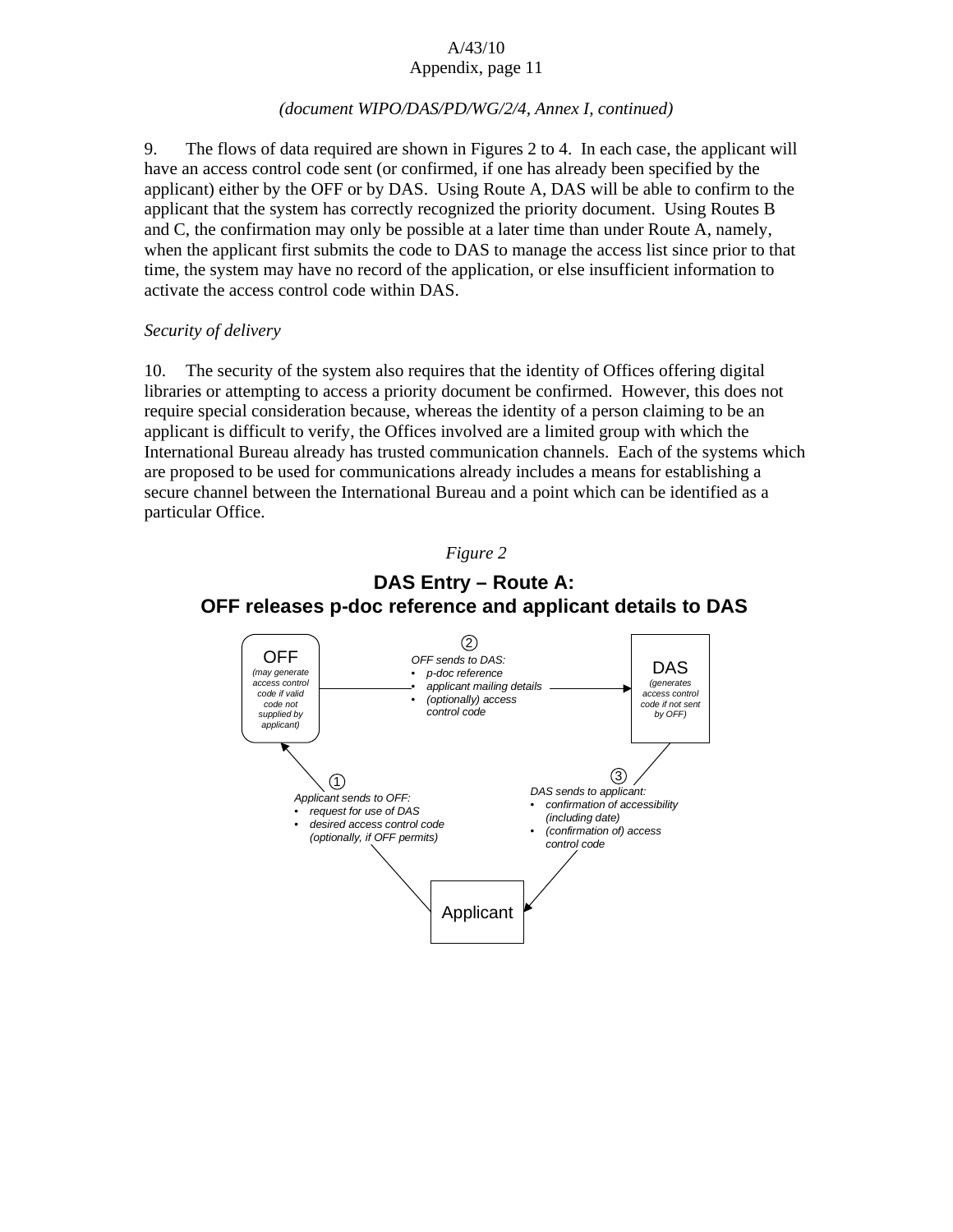*(document WIPO/DAS/PD/WG/2/4, Annex I, continued)* 

*Figure 3* 

# **DAS Entry – Route B: OFF releases p-doc reference to DAS, but not applicant details**



*Figure 4* 

**DAS Entry – Route C: OFF releases no details directly to DAS**



[Annex II follows]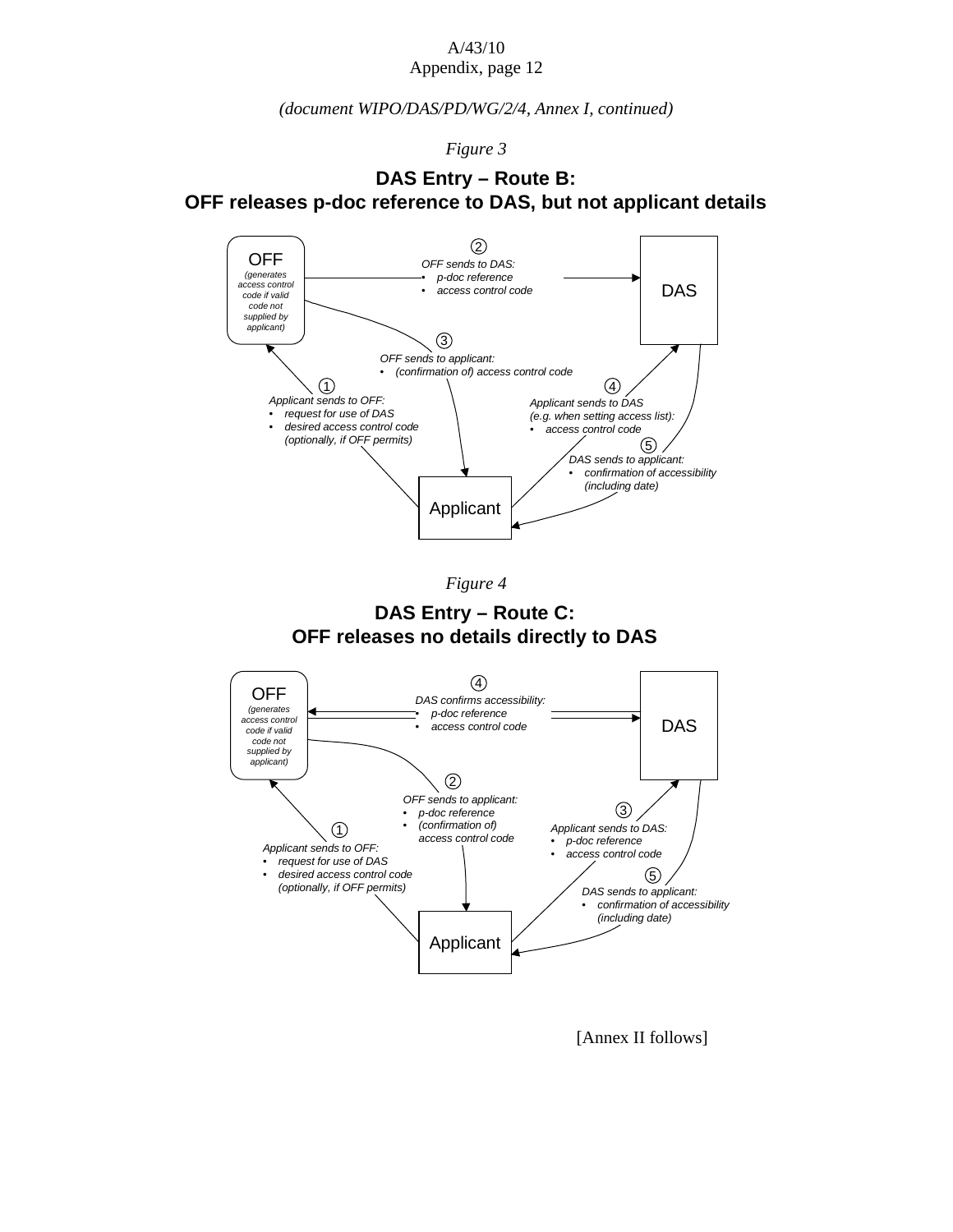#### *(document WIPO/DAS/PD/WG/2/4, continued)*

#### ANNEX II

### GENERAL PRINCIPLES FOR THE IMPLEMENTATION OF THE DIGITAL ACCESS SERVICE FOR PRIORITY DOCUMENTS

#### 1. *Business need*

 (a) The fundamental requirement is to allow applicants to meet priority document requirements of Offices of second filing without having to physically obtain and submit certified copies with each of them.

 (b) The system will enable voluntary participation by Offices of or acting for any Paris Union Member State, regardless of membership of other Treaties, taking into account the different capacities of Offices.

 (c) Offices will be able to choose to obtain priority documents under an arrangement with the International Bureau as an alternative to multiple bilateral arrangements.

 (d) The system must provide performance improvements and efficiencies for applicants, Offices and the International Bureau over traditional Paris Convention and paper-based arrangements.

#### 2. *Network model*

 (a) *Non-duplication of systems:* The system will make use of digital libraries in which Offices hold priority documents. The International Bureau's digital library will hold priority documents from Offices which do not maintain their own.

 (b) *Interoperability:* Common protocols and meta-information will be used to ensure that priority documents can be accessed in the same manner irrespective of the digital library in which they are held, be it the International Bureau's, under TDA, or another.

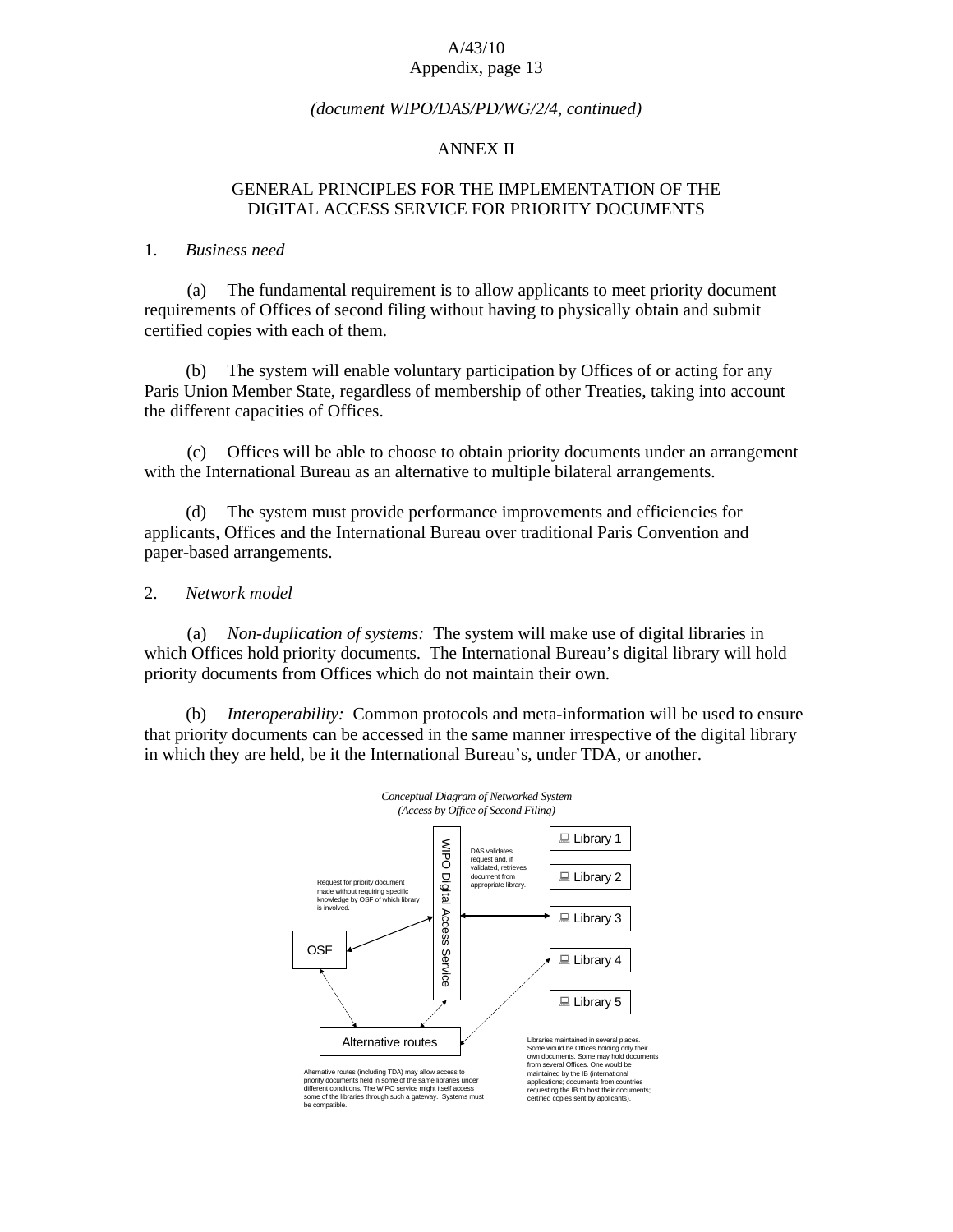# *(document WIPO/DAS/PD/WG/2/4, Annex II, continued)*

3. *Flexibility:* The system will allow a wide range of combinations of packaging channels (including paper, physical media (CD-R and DVD), SFTP and TDA) and document format (including paper, ST.36, PCT minimal specification (based on PDF and TIFF) and SDIF) in order to ensure that all existing systems for exchanging priority documents are accommodated. The system will permit the transformation of format in order to facilitate interoperability.

4. *Secure data transmissions:* The security of data transmissions will be at least equivalent to the levels that apply in the systems operating in the context of the PCT for the exchange of sensitive data.

5. *Confidentiality:* There must be an appropriate mechanism, in relation to priority documents that are not publicly available, for ensuring that access is given to Offices of second filing only where authorized by the applicant. This will be implemented by an access control list managed by the applicant, normally through the service's website, but alternatively by sending the required details to the International Bureau or the Office of first filing if the applicant does not have access to the Internet.

6. *Translations and other documents:* The system will enable applicants to deposit certified translations of priority documents in a digital library for making them accessible to Offices of second filing under generally similar arrangements to those for priority documents. Further work is needed to address the implications of different Offices' certification requirements for translations, the possibility of obtaining translations from other sources, and the possible use of the system for other associated documents, for example, documents confirming the right of priority, in particular where the right is transferred to other persons.

# 7. *Efficiency*

 (a) *Avoid duplication:* Duplication of work, data holdings and information between the International Bureau and Offices will be avoided. This applies in particular to existing digital libraries such as under TDA arrangements.

 (b) *Improve technical capacity:* The system will be geared to handle large volumes of data and data transmissions, with appropriate speed of uploading and downloading, with built-in flexibility to cater to potentially increased needs in the future.

 (c) *Transparency:* WIPO's website will provide up-to date details about the system, including the conceptual framework, the nature and scope of participation by Offices in the system, the location of priority document holdings, Office requirements and operational details, including changes in those things.

8. *Developing countries:* The International Bureau will provide technical assistance and adequate capacity building to developing countries, in particular least developed countries, based on discussion of their individual needs, to facilitate their participation in the system.

9. *Charges:* The International Bureau will not charge a fee for use of the service.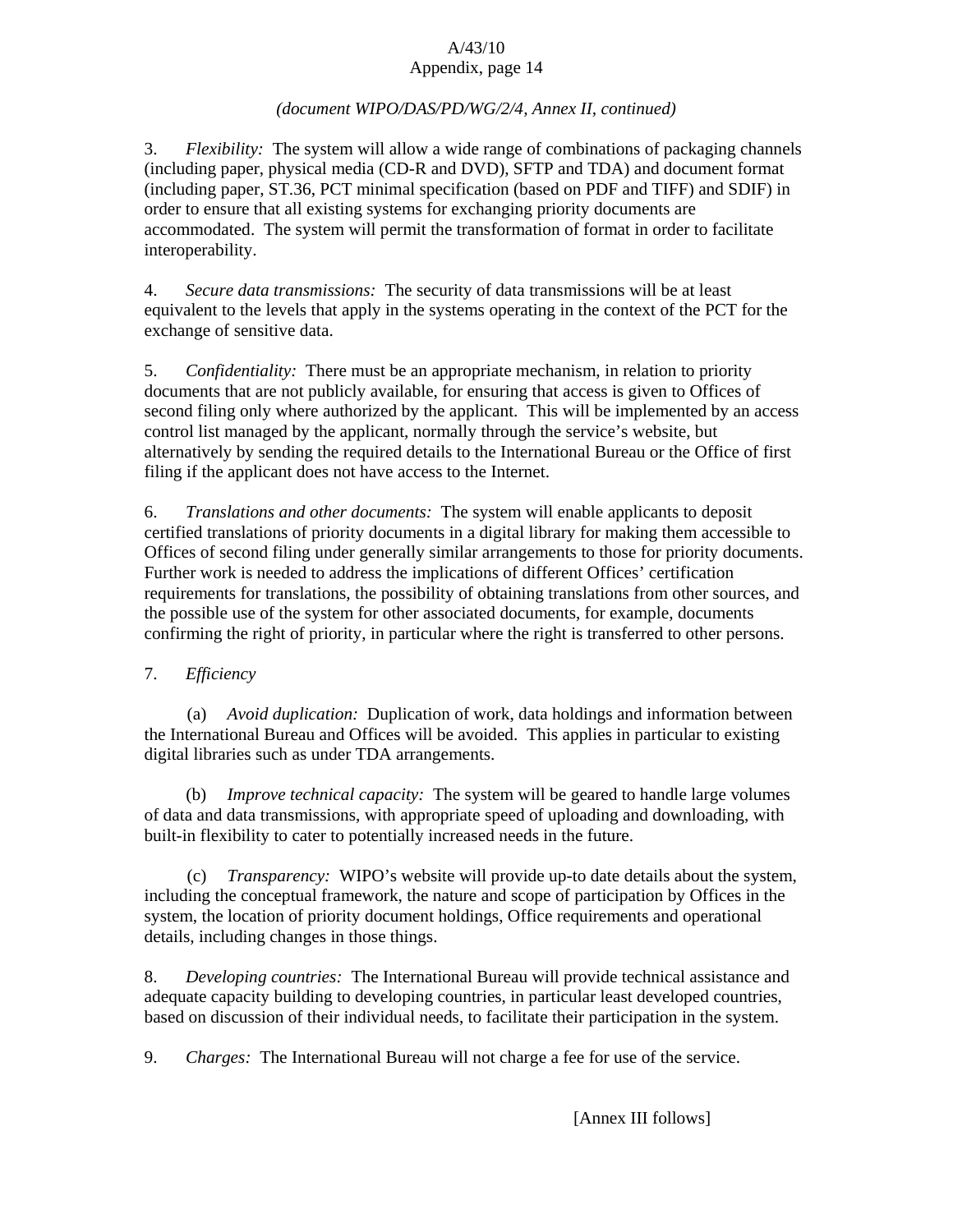#### *(document WIPO/DAS/PD/WG/2/4, continued)*

## ANNEX III

# FRAMEWORK PROVISIONS FOR THE DIGITAL ACCESS SERVICE FOR PRIORITY DOCUMENTS<sup>1\*</sup>

#### *established on [date]*

### *Digital Access Service*

1. These provisions are established by the International Bureau in accordance with a decision of the Paris Union Assembly, the PLT Assembly and the PCT Union Assembly and the recommendations of the Working Group on the Digital Access Service for Priority Documents ("the Working Group")<sup>2</sup>.

2. The digital access service for priority documents ("the service") operates in accordance with these provisions and having regard to the general principles and system architecture recommended by the Working  $Group^3$ .

3. The aim of the service is to provide applicants and Patent Offices with a simple and secure option whereby priority documents may be furnished for the purposes of the applicable law, having regard to relevant international agreements and understandings<sup>4</sup>.

4. The implementation of these provisions by Patent Offices is a matter for the applicable  $law<sup>5</sup>$ .

5. These provisions come into effect from the date on which they are established, except that the service commences practical operations in terms of deposit of and access to priority documents from a date to be fixed by the International Bureau after consultation with the Consultative Group<sup>6</sup>.

6. Words and expressions used in these provisions are to be understood with reference to paragraph 26.

### *Participating Digital Libraries*

 $\overline{a}$ 

7. A digital library participates for the purposes of these provisions ("participating digital library"):

 (i) if it is so designated by the International Bureau when these provisions come into  $effect^7;$ 

 (ii) if, upon request by a Patent Office, it is so designated by the International Bureau at a later time after consultation with the Consultative Group.

8. The criteria referred to in paragraph 23 apply to all participating digital libraries.

<sup>\*</sup> See document WIPO/DAS/PD/WG/2/4, paragraphs 38 and 42 to 44, as to possible further drafting changes to the framework provisions.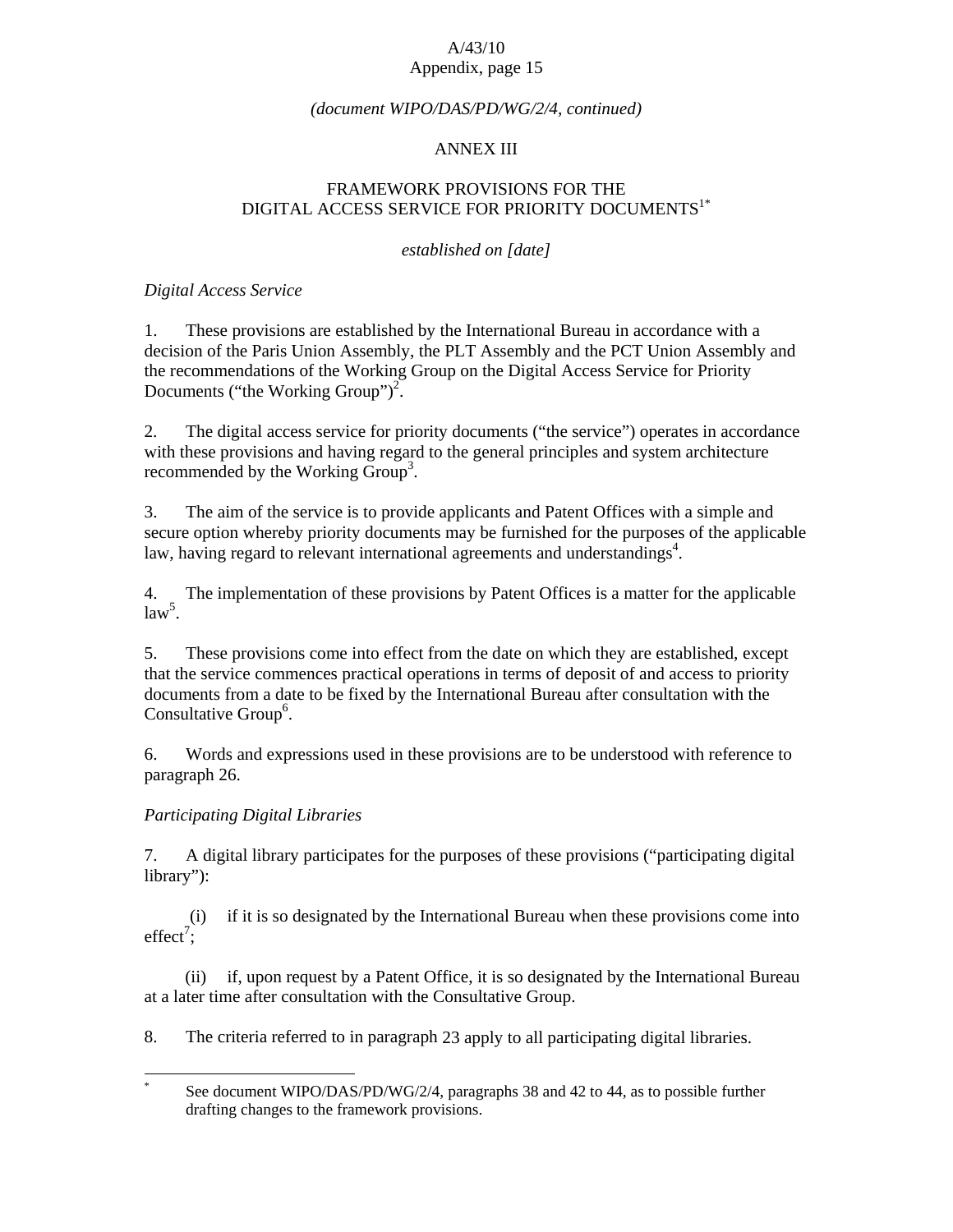## *(document WIPO/DAS/PD/WG/2/4, Annex III, continued)*

9. The giving by a Patent Office of a notification under paragraph 12 does not give rise to any obligation on the part of that Office to accept a participating digital library for the purposes of Rule  $4(3)$  of the Regulations under the PLT<sup>8</sup>.

# *Depositing Offices and Availability of Priority Documents Via the Service*

10. A Patent Office ("depositing Office") may notify the International Bureau that copies of patent applications deposited by it in a participating digital library<sup>9</sup> are to be made available via the service as priority documents in accordance with these provisions. The notification also informs the International Bureau of relevant operating procedures and technical requirements referred to in paragraph 23, including any specification of options from among those available.

11. The applicant may submit a priority document to the International Bureau, or to a Patent Office that is prepared to receive priority documents for the purpose, together with a request that it be deposited in a participating digital library and made available via the service.

# *Accessing Offices*

12. A Patent Office ("accessing Office") may notify the International Bureau that, for the purposes of the applicable law<sup>10</sup> and subject to paragraphs 13 to 15, the Office treats a priority document that is available to it via the service as though it had been furnished to it by the applicant. The notification also informs the International Bureau of relevant operating procedures and technical requirements referred to in paragraph 23, including any specification of options from among those available.

13. A certificate by the International Bureau that a priority document is available via the service to a particular accessing Office, including bibliographic details<sup>11</sup> and the date on which the priority document became available, is made available via the service to the applicant and the Office<sup>12</sup>. The certificate is, subject to paragraphs 14 and 15, accepted by the Office for the purposes of the applicable law as proof of the matters it contains.

# *Opportunity to Comply*

14. Where a certificate referred to in paragraph 13 states that a priority document became available via the service to an accessing Office on a date which is on or before the date ("the relevant date") by which the priority document is required to be furnished under the applicable law, but the Office finds, whether before, on or after the relevant date, that the priority document is in fact not available to it, the Office so notifies the applicant, giving the opportunity to furnish the priority document to it, or to ensure that the priority document is made available to it via the service, within a time limit of not less than two months from the date of the notification<sup>13\*</sup>

 $\overline{a}$ \* See document WIPO/DAS/PD/WG/2/4, paragraphs 38 and 42 to 44, as to possible further changes relating to this paragraph, in particular, of the framework provisions.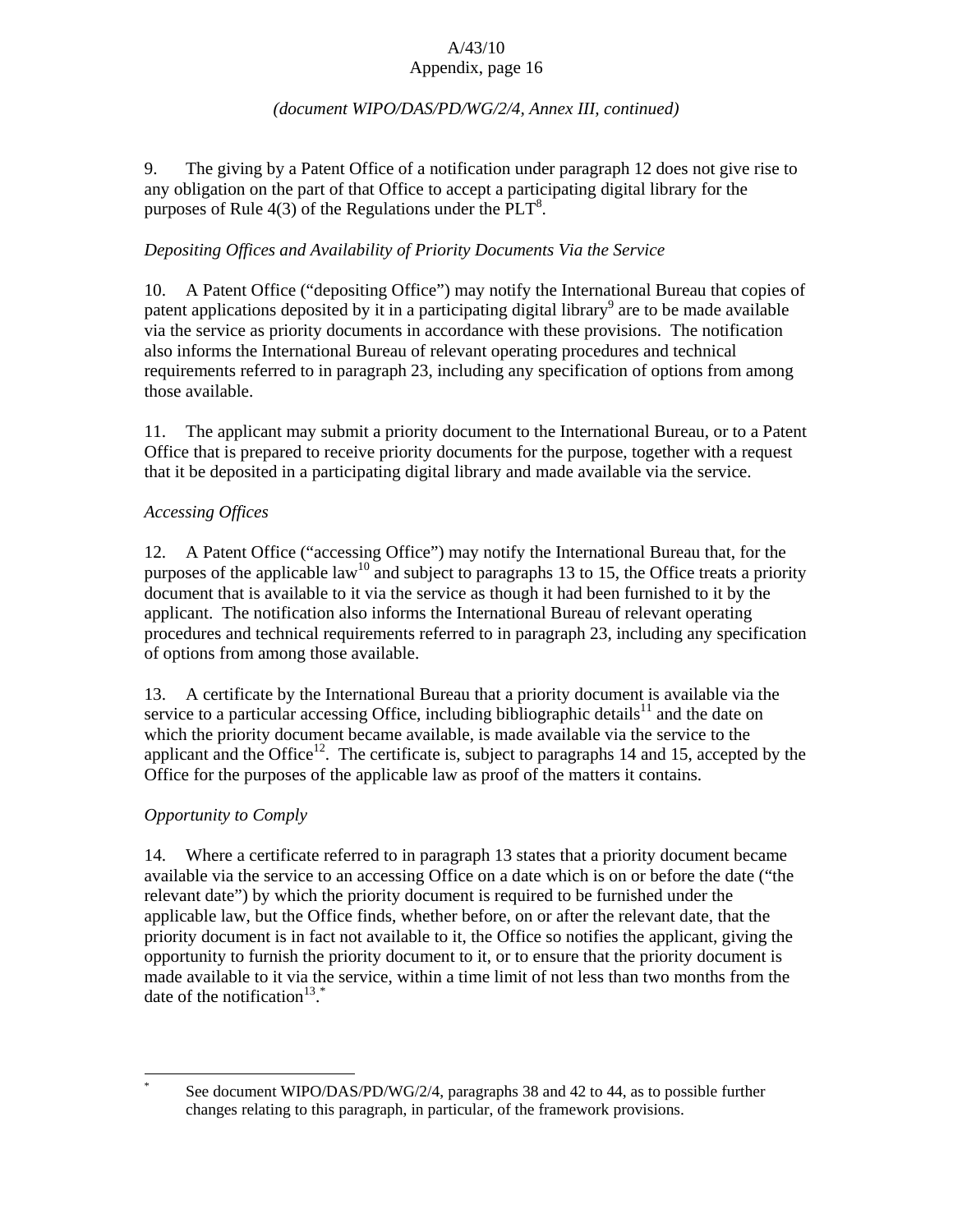# *(document WIPO/DAS/PD/WG/2/4, Annex III, continued)*

15. Where the priority document is furnished or becomes available to the Office within that time limit, it is treated as though it had been available on the date stated in the certificate. Where the priority document is not furnished or does not become available to the Office within that time limit, the consequences provided by the applicable law apply.

# *Priority Documents That Are Not Publicly Available*

16. A priority document that is not publicly available under paragraph 17 is available via the service only to Offices ("authorized accessing Offices") by which access is authorized by the applicant in accordance with the operating procedures and technical requirements referred to in paragraph 23.

# *Priority Documents Becoming Publicly Available*

17. A priority document becomes publicly available via the service $14$ :

 (i) upon a request to that effect received by the International Bureau from the applicant;

 (ii) upon a notification received by, or on the basis of information obtained by, the International Bureau from the depositing Office or an authorized accessing Office that the document is publicly available under the applicable law<sup>15</sup>;

 (iii) if it becomes publicly available as a priority document held by the International Bureau in connection with an international application under the Patent Cooperation Treaty<sup>16</sup>.

18. A priority document that is publicly available under paragraph 17 is available to any accessing Office, and may be made available to the general public, without the need for authorization by the applicant.

# *Translations of Priority Documents*

19. The International Bureau may establish procedures, after consultation with the Consultative Group, to enable translations of priority documents to be deposited and made available under the service $17$ .

# *Publication of Information*

20. The International Bureau publishes on WIPO's website information relating to the service, including:

- (i) the establishment of these provisions and any subsequent modifications of them;
- (ii) the commencement of practical operations of the service;
- (iii) participating digital libraries<sup>18</sup>;

(iv) notifications and information received from Patent Offices<sup>19</sup> under paragraphs 10 and 12;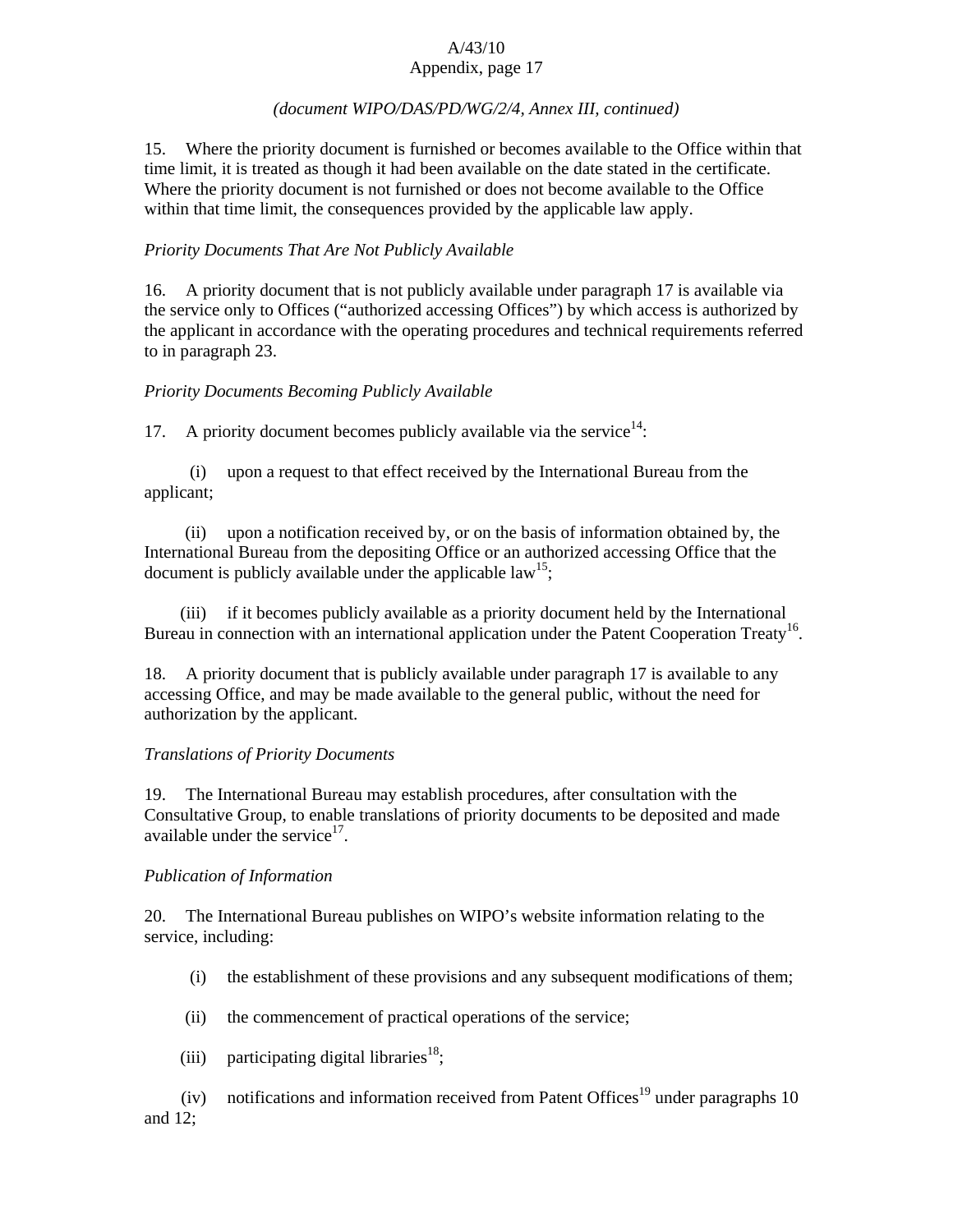### *(document WIPO/DAS/PD/WG/2/4, Annex III, continued)*

(v) operating procedures and technical requirements referred to in paragraph 23.

#### *Consultative Group*

21. The Consultative Group consists of:

 (i) Patent Offices from which the International Bureau receives a notification under paragraph 10 or 12;

 (ii) any other Patent Offices that notify the International Bureau that they wish to participate in the Group;

 (iii) as observers, interested organizations invited to meetings of the Working Group that notify the International Bureau that they wish to participate in the Consultative Group.

22. The proceedings of the Consultative Group take place primarily through correspondence and an electronic forum on WIPO's website.

#### *Operating Procedures and Technical Requirements*

23. The International Bureau may, after consultation with the Consultative Group, establish and modify operating procedures and technical requirements useful for the operation of the service, including criteria for the participating digital libraries<sup>20</sup> under paragraph 7 and the means by which applicants authorize  $\arccos^{21}$  for the purpose of paragraph 16.

#### *Modification*

24. These provisions may be modified by the International Bureau in accordance with recommendations of the Working Group or after consultation with all of the members of the Working Group.

#### *Languages*

25. These provisions are established in the Arabic, Chinese, English, French, Russian and Spanish languages, all texts being equally authentic.<sup>22</sup>

### *Meanings of Words and Expressions*

26. In these provisions:

 (i) "applicable law" means the national law or regional legal enactments under which a Patent Office operates;

 (ii) "applicant" means a person who appears as applicant in the records of the Patent Office with which a patent application was filed, and includes a representative of the applicant recognized under the applicable law;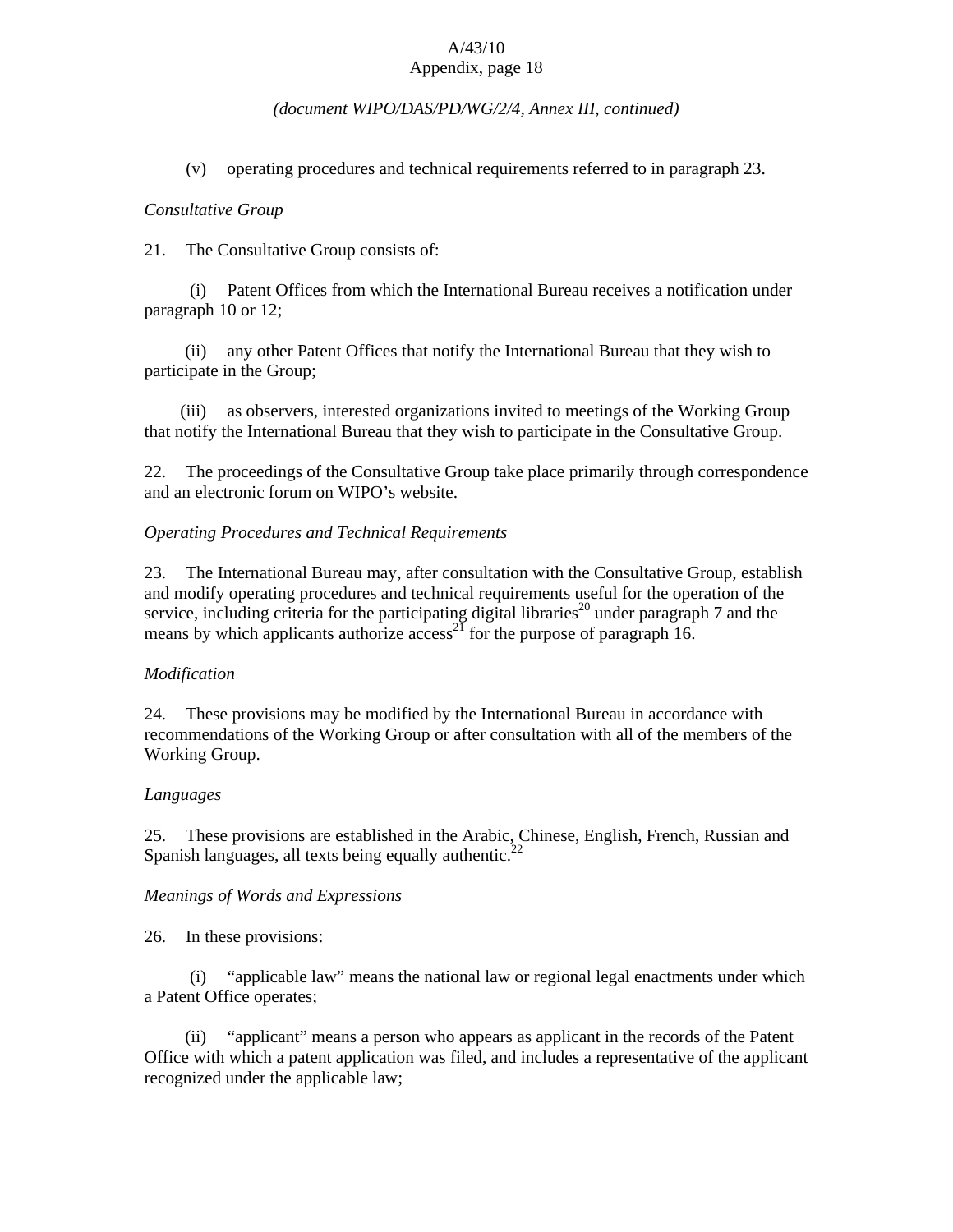# *(document WIPO/DAS/PD/WG/2/4, Annex III, continued)*

 (iii) "certified" means certified for the purposes of these provisions and Article 4D(3) of the Paris Convention, whether by the Office with which the patent application concerned was filed or by the International Bureau in connection with access via the service, and having regard to the agreed understanding of the Paris Union Assembly and the PCT Union Assembly concerning certification of priority documents<sup>23</sup>;

(iv) "Consultative Group" means the Consultative Group referred to in paragraph 21;

(v) "International Bureau" means the International Bureau of WIPO;

 (vi) "Paris Convention" means the Paris Convention for the Protection of Industrial Property;

(vii) "Paris Union" means the Paris Union for the Protection of Industrial Property;

 (viii) "patent application" means an application of a kind referred to in Article 3 of the  $PLT^{24}$ :

 (ix) "Patent Office" means an authority entrusted with the granting of patents or the processing of patent applications by a State that is party to the Paris Convention or is a member of WIPO or by an intergovernmental organization at least one of whose member States is party to the Paris Convention or a member of  $WIDO^{25}$ ;

- (x) "PCT" means the Patent Cooperation Treaty;
- (xi) "PCT Union" means the International Patent Cooperation Union;
- (xii) "PLT" means the Patent Law Treaty;
- (xiii) "priority document" means a certified copy of a patent application<sup>26</sup>;
- (xiv) "WIPO" means the World Intellectual Property Organization.

# EXPLANATORY NOTES

1. The framework provisions are supplemented by these notes, prepared by the International Bureau for explanatory purposes, which do not form part of the framework provisions themselves but were approved by the Working Group together with the framework provisions (see document WIPO/DAS/PD/WG/2/4, paragraph 38). The explanatory notes may be modified by the International Bureau after consultation, on changes of substance, with the Consultative Group.

2. For the Assemblies' decision that the service be established according to the recommendations of the Working Group, see their report, adopted on October 3, 2006, document A/42/14, paragraph 220. For the recommendations of the Working Group, see its report, adopted on July 19, 2007, document WIPO/DAS/PD/WG/2/4.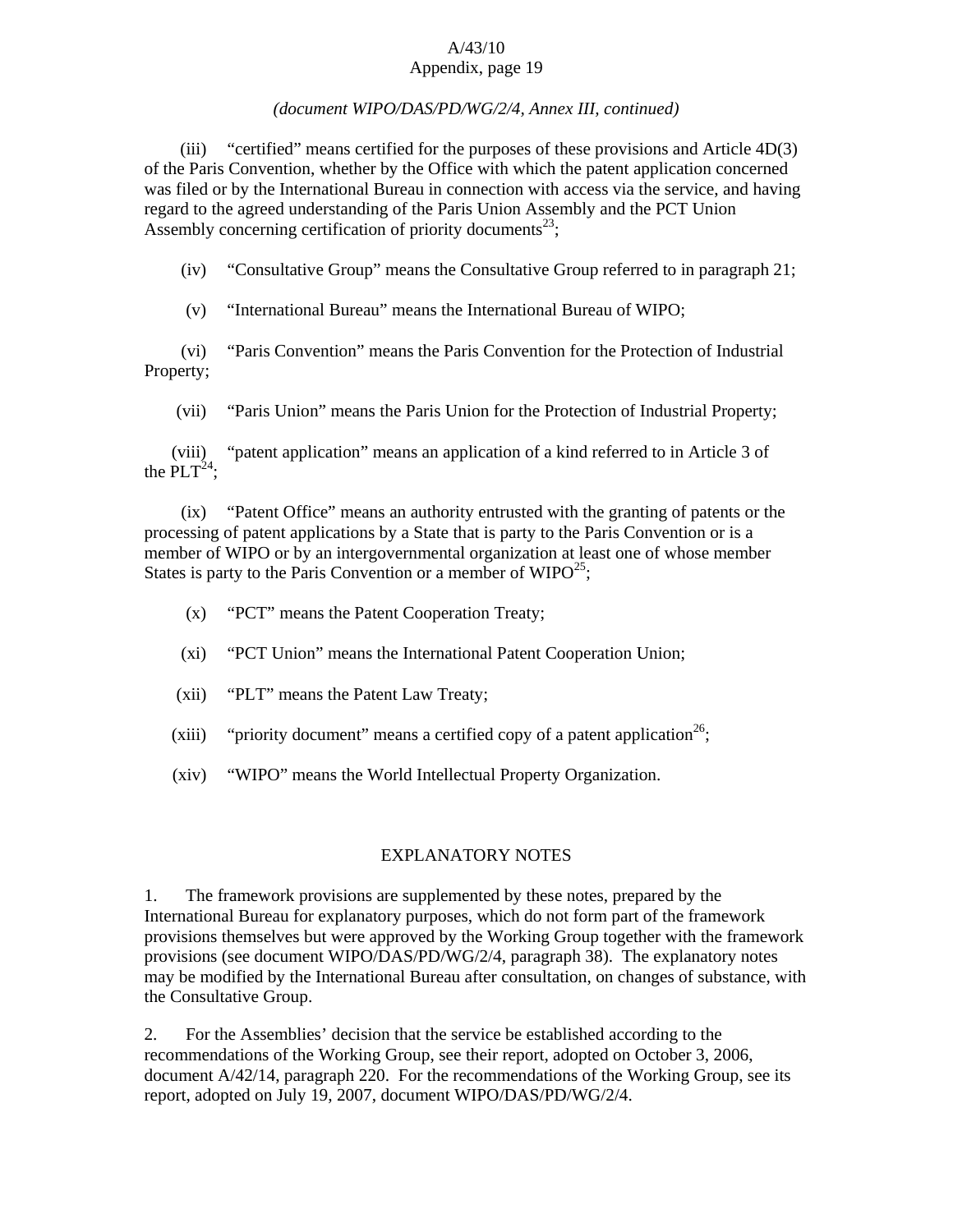### *(document WIPO/DAS/PD/WG/2/4, Annex III, continued)*

3. See document WIPO/DAS/PD/WG/2/4, paragraphs 23 and 35 and Annexes I and II.

4. The relevant international agreements and understandings include, in particular:

 (i) the Agreed Statement by the Diplomatic Conference for the Adoption of the PLT, adopted on June 1, 2000, urging WIPO to expedite the creation of a digital library system for priority documents and noting that such a system would be of benefit to patent owners and others wanting access to priority documents (see Agreed Statement No. 3 appearing in document PT/DC/47 and in WIPO Publication No. 258);

 (ii) the provisions of the Paris Convention, the PLT and the PCT concerning declarations of priority and priority documents (see, in particular: Paris Convention, Article 4D; PLT Article 6 and Rule 4; and PCT Article 8 and Rule 17);

 (iii) the agreed understanding adopted by the Paris Union Assembly and the PCT Union Assembly on October 5, 2004, concerning the certification of priority documents provided, stored and disseminated in electronic form (see document A/40/7, paragraph 173, referring to document A/40/6, paragraph 9);

 (iv) the obligations of Members of the World Trade Organization that are not party to the Paris Convention to recognize priority rights, for which purpose priority documents may also be deposited and accessed via the service.

5. The framework provisions do not create international treaty-style obligations for participating Patent Offices. The provisions are intended to facilitate the furnishing of priority documents for the purposes of the Paris Convention but do not affect the basic rights and obligations established by that Convention or the PLT or give rise to any new obligation under the Paris Convention or the PLT; see, in particular, paragraph 9 of the framework provisions.

6. This will, for example, enable the giving of notifications under paragraphs 10, 12 and 21(ii) and (iii) of the framework provisions before the service commences practical operations, thus enabling the Consultative Group to have an active role in implementation of the service.

7. The International Bureau envisages that the initial designation of participating digital libraries would be of those Patent Offices which are already in practice exchanging priority documents in electronic form, namely, the State Intellectual Property Office of the People's Republic of China, the Japan Patent Office, the Korean Intellectual Property Office, the United States Patent Office and the European Patent Office, as well as of the International Bureau itself.

8. While a participating Patent Office would not be obliged to accept a participating digital library for the purposes of PLT Rule 4(3), it would of course be free to accept such a digital library for that purpose of it so wished.

9. A Patent Office which is not able, or does not wish, to establish and maintain its own digital library may make arrangements with the International Bureau, or with another Office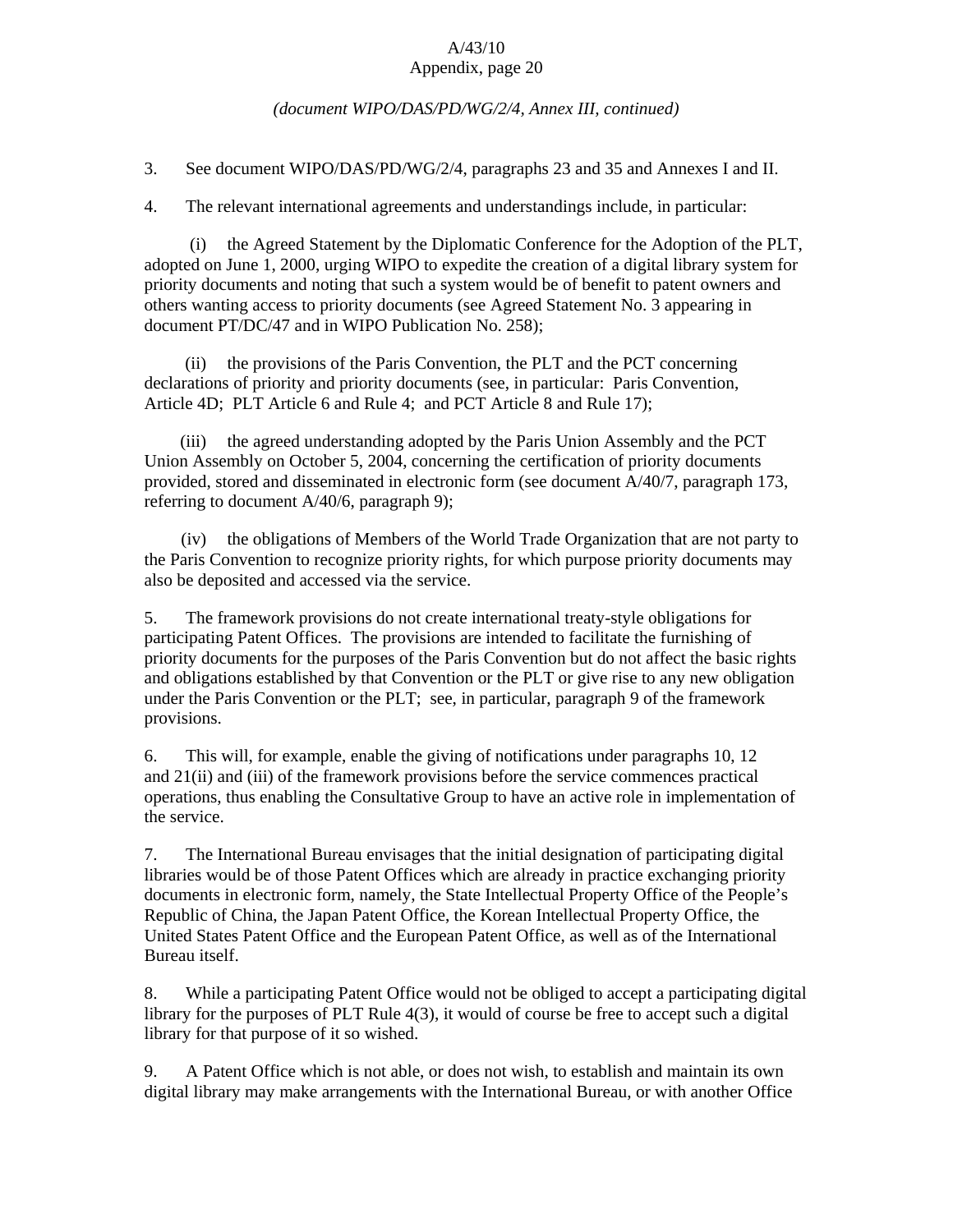## *(document WIPO/DAS/PD/WG/2/4, Annex III, continued)*

that is prepared to handle such deposits, to deposit priority documents in the digital library maintained by the International Bureau or that other Office. The International Bureau is prepared for this purpose to receive such documents in electronic form or to scan them if received in paper form. The arrangements made would need to provide for certain technical matters such as the use of an appropriate data format.

10. See notes 4 and 5, above, as to the way in which the provisions operate in the context of the applicable law and the provisions of the Paris Convention and other international agreements and understandings.

11. Which bibliographic details would be included is a matter to be addressed by the Consultative Group, having regard, for example, to requirements under applicable laws as to maintaining the confidentiality of unpublished applications.

12. Certificates would be available to the applicant and the Office concerned (but not to others) for viewing on-line or by transmission on request.

13. An Office which follows in general the practice of sending such notifications before the relevant date may of course do so whether or not the priority document in question is the subject of a certificate. The time limit of two months is consistent with the time limit prescribed in PLT Rule 6(1).

14. Paragraph 17 of the framework provisions is exhaustive of the ways in which a priority document may become publicly available via the service, but has no operation in relation to ways in which priority documents may become publicly available outside the service. It is envisaged that the operating procedures and technical requirements under paragraph 23 would include provisions designed to cover cases where the application claiming priority is withdrawn at a late stage.

15. While paragraph 17(ii) of the framework provisions *enables* the depositing Office or an authorized accessing Office to notify the International Bureau that the priority document is publicly available under the applicable law (that is, applicable by the Office giving the notification), such an Office is *not obliged* by this provision to give such a notification where the priority document becomes so available. Information as to public availability could also, when authorized by an Office, be obtained by way of data obtained by the International Bureau from the Office.

16. See PCT Rule 17.2(c).

17. Operating procedures and technical requirements providing for the deposit of and access to translations would need to be established under paragraph 23 of the framework provisions before a date could be determined under paragraph 19. The framework provisions do not address or limit the kind of certification, etc., that accessing Offices are entitled to require in the case of translations, and do not assure that a translation submitted under the services would satisfy the needs of any particular accessing Office; those matters would be left to the applicable law in each Office. It is to be hoped, however, that future work might achieve a degree of commonality of approach on the matter, with the result that a single translation might be able to be accepted by a number of accessing Offices.